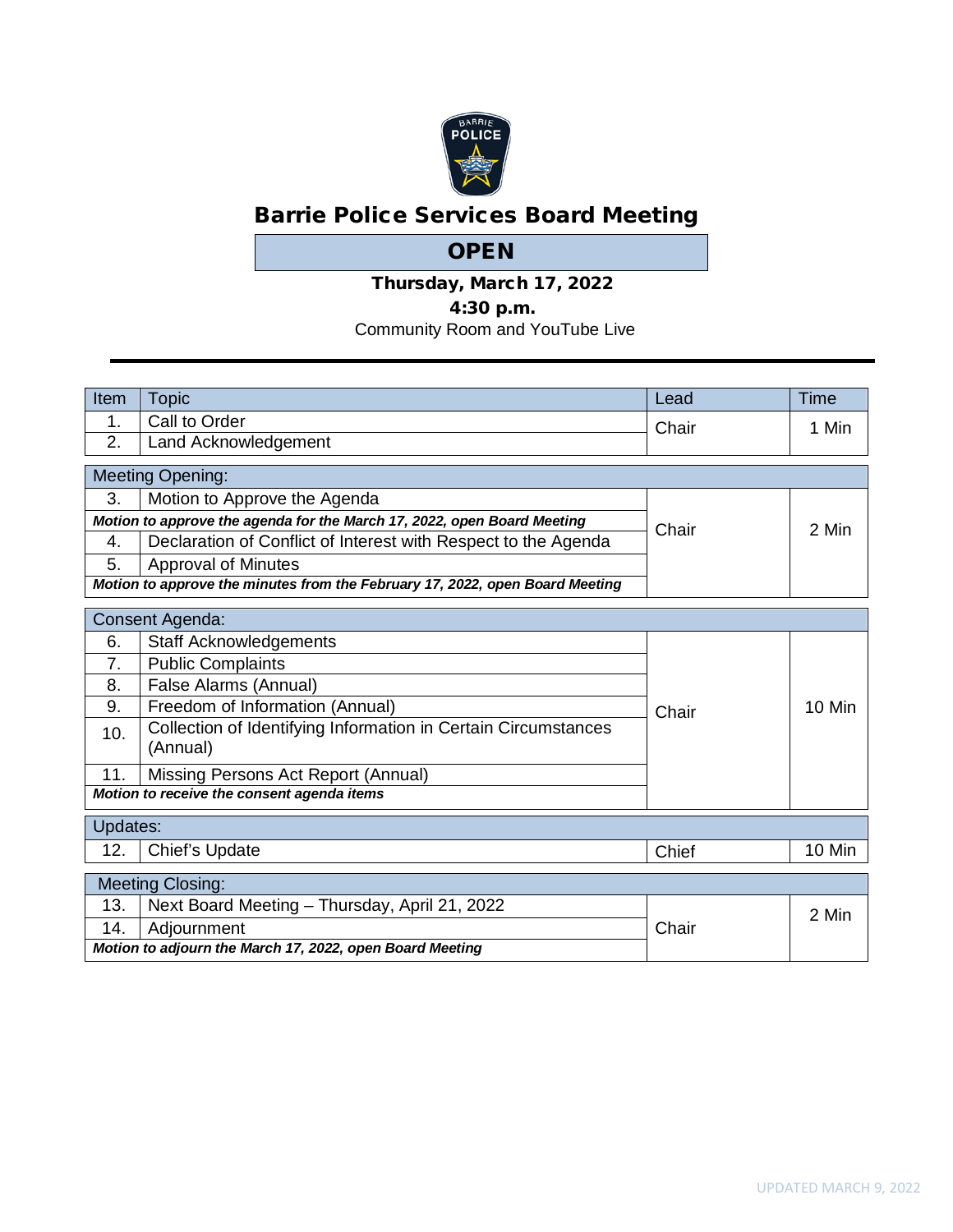

### BARRIE POLICE SERVICES BOARD MEETING

#### OPEN SESSION MINUTES

#### **THURSDAY FEBRUARY 17, 2022 VIA MICROSOFT TEAMS -YOUTUBE LIVE**

**PRESENT:** Mr. Greg Ferguson, Chair Councillor Robert Thomson, Vice Chair Ms. Lynn Strachan Mr. Arif Khan Chief Kimberley Greenwood Deputy Chief Wyllie Allan Deputy Chief Rich Johnston Sergeant Toni Talarico Ms. Sarah Young, Board Administrator Ms. Danielle Hutchinson

#### **MEETING OPENING**

- 1. The meeting was called to order at 4:35 p.m.
- 2. Chair Ferguson acknowledged the land.
- 3. Approval of Agenda

#### **MOTION #2022-018**

**On motion of Arif Khan seconded by Lynn Strachan, the February 17, 2022, open agenda was approved. CARRIED**

4. Declaration of Conflict of Interest with Respect to the Agenda

None were declared.

5. Approval of Minutes

#### **MOTION #2022-019**

**On motion of Arif Khan, seconded by Councillor Thomson, the minutes from the January 20, 2022, open meeting were approved. CARRIED**

#### **PRESENTATION**

6. Community Safety Survey

Inspector Rob Burke introduced Staff Sergeant Moorhouse and Viktoria Tumilowicz who provided a presentation which included the background and findings of the 2021 Community Safety Survey.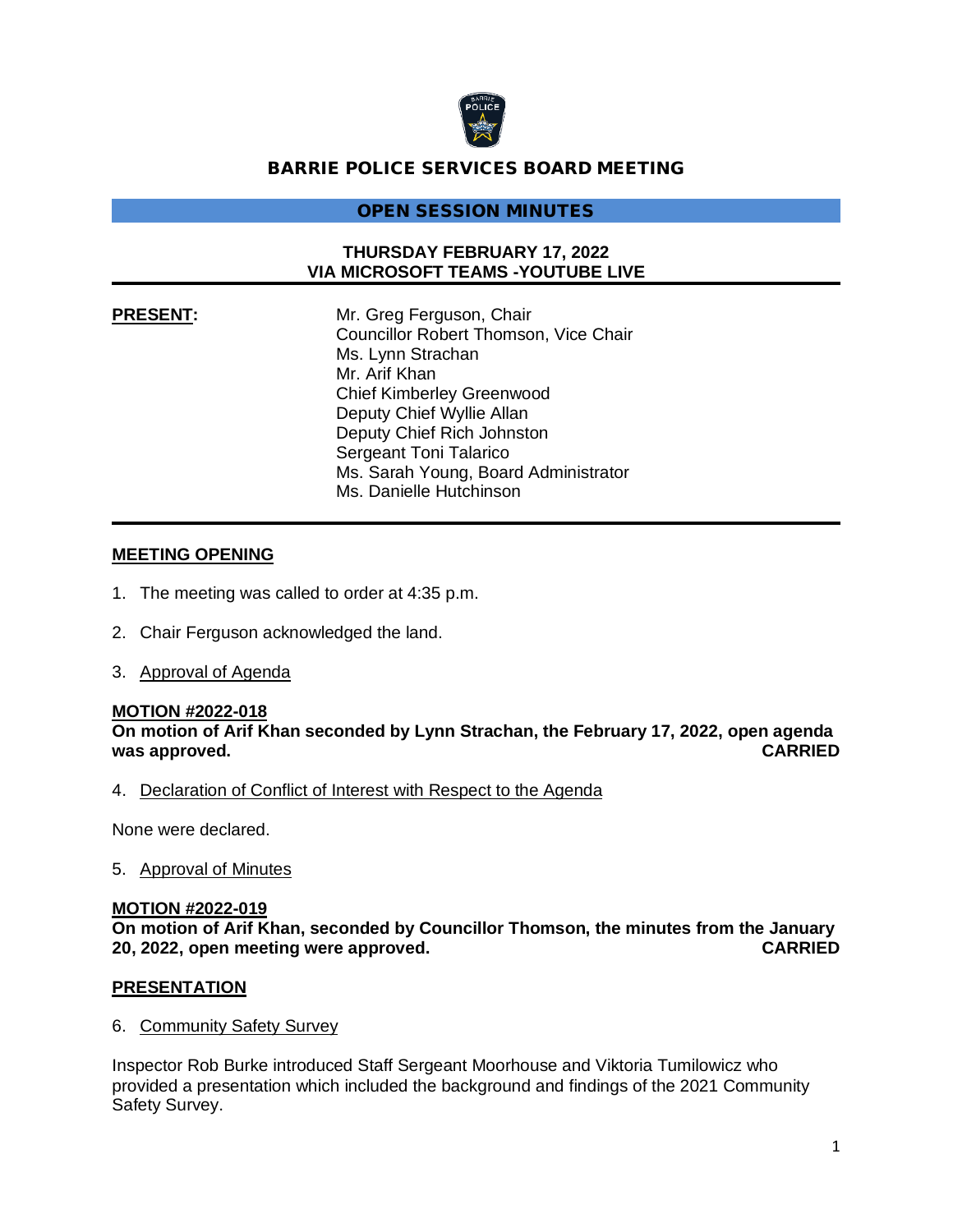Ms. Lynn Strachan advised that she believes the perception is most pedestrians do not feel safe downtown. This is not to do with police, but to do with the city infrastructure. It was advised that the Barrie Police Service has built a relationship with the City of Barrie Planning Department and there is a 40-year plan which is the first step.

There was also a recommendation to keep track of the population downtown as it is perceived that the more people that live downtown the safer it will be. It would be an interesting metric to track as the survey goes out next year.

The Service will be highlighting the work of the Community Safety and Well-Being team that proactively work all over the city. The initiative of the team will be shared via Corporate Communications on social media platforms.

#### 7. 2021 Year End Statistics

Deputy Chief Allan presented the 2021-year end Statistics with the support of subject matter expert Nicole Lees, Manager of Records, and Information Management Services. The presentation included;

- Calls for service
- Occurrences and violations
- PONS
- Notable events
- Crimes against persons
- Property crime
- Drug offences
- Criminal traffic violations
- Other criminal code violations

#### **CONSENT AGENDA**

- 8. Staff Acknowledgements
- 9. Public Complaints

10. Military Leave Annual Report (2021)

#### **MOTION #2022-020**

**On motion of Lynn Strachan, seconded by Arif Khan, the consent agenda items were approved. CARRIED**

#### **UPDATES**

#### 11. Chief's Update

Chief Greenwood provided an update on the following topics;

- COVID-19 Update
	- o Police staffing experiencing minor concerns due to COVID-19 illness.
	- o Local protests/convoys are continuing to be monitored.
	- o Provincial *Emergency Management and Civil Protection Act*
	- o Federal *Emergencies Act*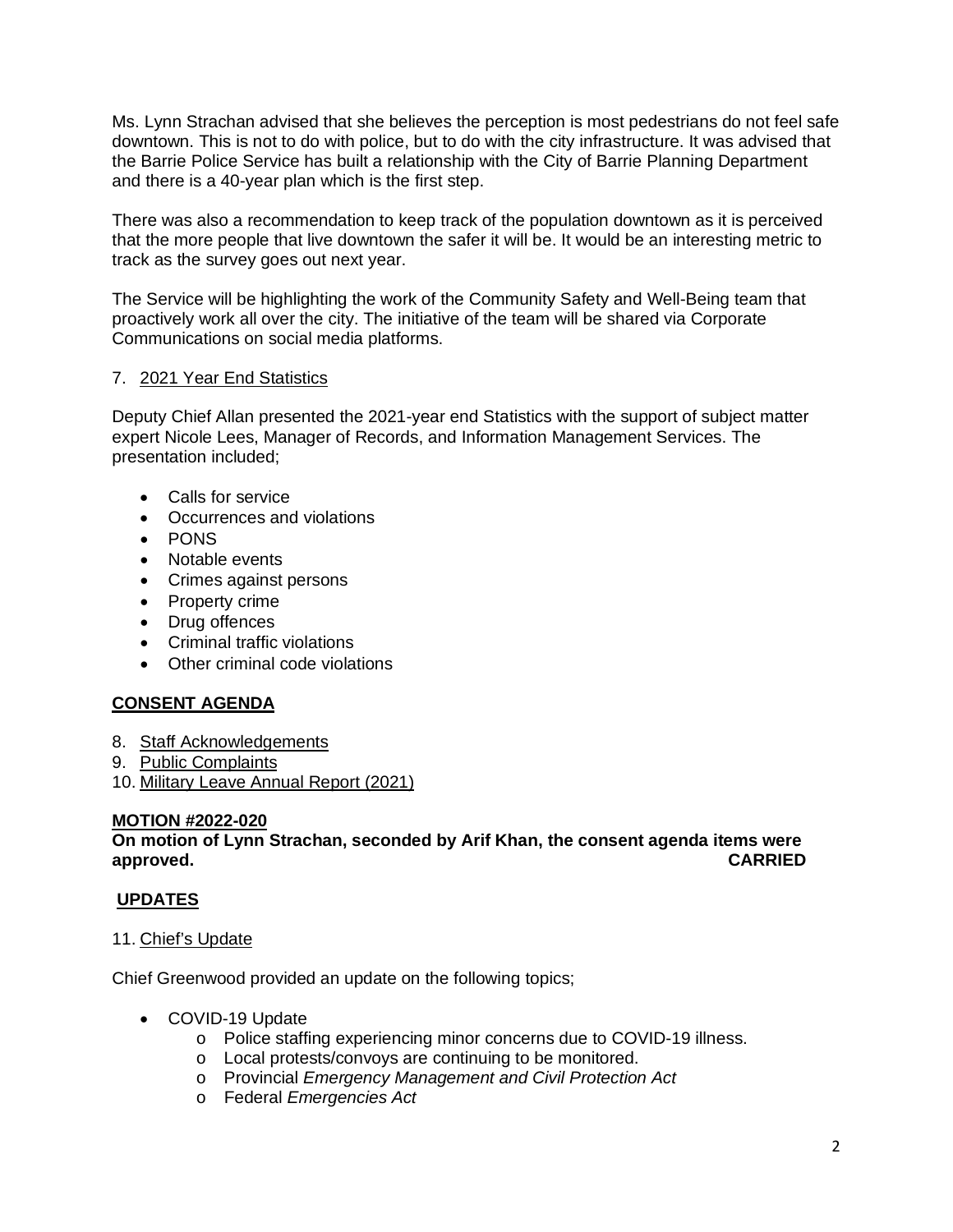- CAD Calls for Service
- Highlighted Investigations
	- o February 9 Amber Alert used to locate 3 year old
	- o February 12 Robbery suspect arrest
	- o February 15 Shooting
	- $\circ$  February 17 36 year old was arrested for possession and distribution of child pornography
	- o February 17 26 year old was arrested for property crime offences on a construction site.
- Service Highlights
	- o January 31 Community Safety and Well-Being presentation to City Council<br>
	o February 7 Welcomed three (3) new members to the Communications Unit
	- Welcomed three (3) new members to the Communications Unit
	- o February 15 Launch of Community Safety and Well-Being Team/Unit
- Community Collaboration
	- o Valentines day card initiatives parting with local schools and agencies
	- o Inside Out program being offered at Holly Community Centre.
	- o Special Olympics Ontario Events
- Exemplary Service Medals/Pins

#### **MEETING CLOSING**

12. Next Board Meeting – Thursday, March 17, 2022

Meeting will start at 4:30 p.m. on YouTube and In-Person at Barrie Police Service Headquarters.

13. Adjournment

#### **MOTION #2022-021**

**On motion of Arif Khan the Barrie Police Services Board Meeting was adjourned at 5:30 p.m.**

**Chair Board Administrator**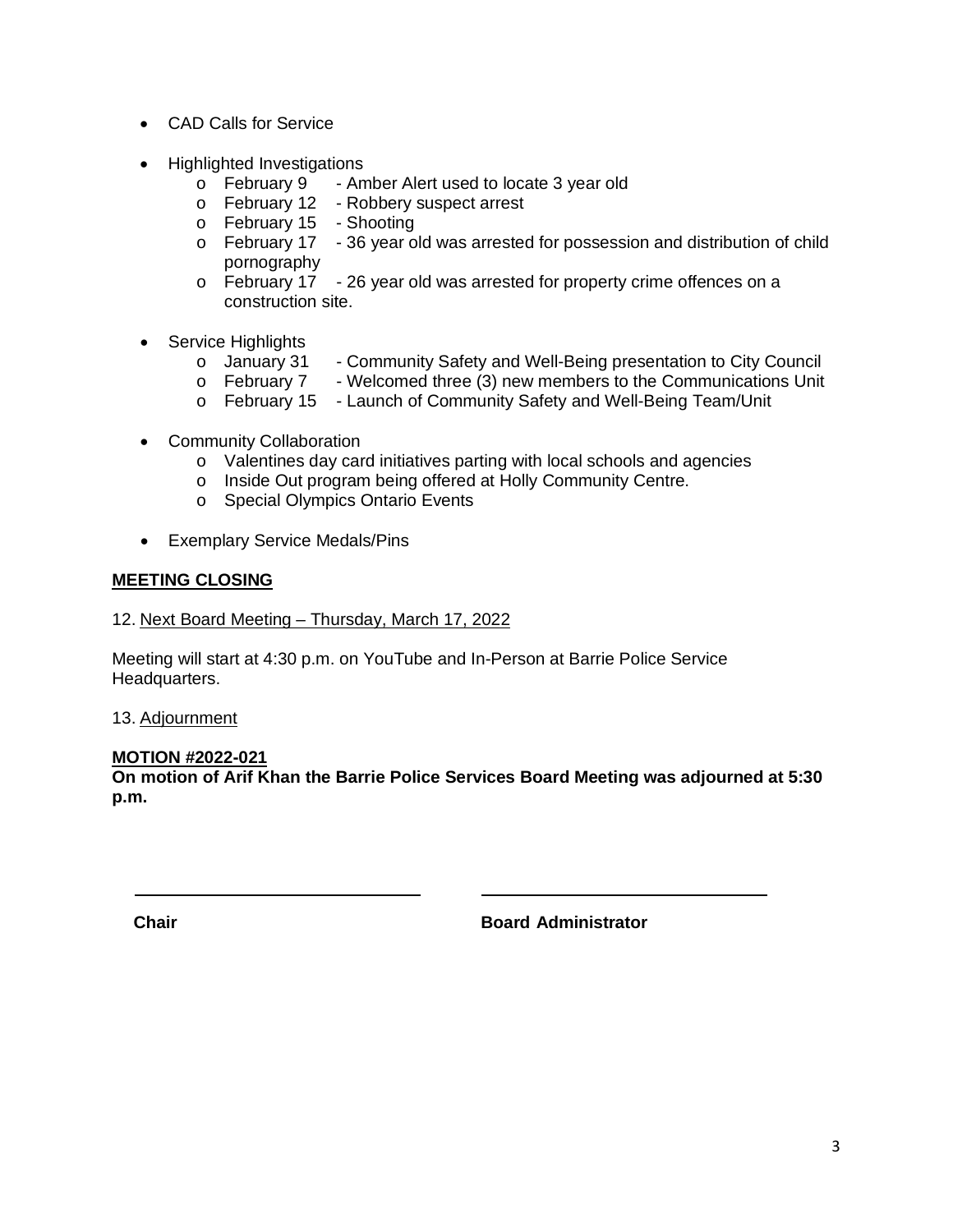

- **TO:** Barrie Police Services Board
- **FROM:** Chief Kimberley Greenwood

**DATE:** March 3, 2022

**SUBJECT**: Staff Acknowledgements

#### **Background**

Staff Acknowledgements received for the month of February 2022.

| <b>EMPLOYEE</b>                                    | <b>FROM WHOM</b>                                                               | <b>COMMENTS</b>                                                                                                                                                                                                                   |
|----------------------------------------------------|--------------------------------------------------------------------------------|-----------------------------------------------------------------------------------------------------------------------------------------------------------------------------------------------------------------------------------|
| <b>Community Safety Well-</b><br><b>Being Unit</b> | Dr. Charles Gardner                                                            | An email was received thanking<br>members of the Community<br>Safety and Well-Being Unit for<br>assisting with managing the<br>protest at the Health Unit; main<br>office.                                                        |
| Sergeant Doug<br>Henderson                         | <b>Barrie Resident</b>                                                         | Sergeant Henderson was<br>commended for his attention to<br>detail in recognizing and<br>apprehending the suspect<br>involved in two (2) Circle K<br>convenience store robberies.                                                 |
| Inspector Peter Dewsnap                            | Ontario Association of Chiefs<br>of Police (OACP) Executive<br><b>Director</b> | Members of the OACP<br><b>Emergency Preparedness</b><br>Committee were acknowledged<br>for coming together and<br>collaborating to proactively<br>address the community safety<br>needs related to the trucker<br>demonstrations. |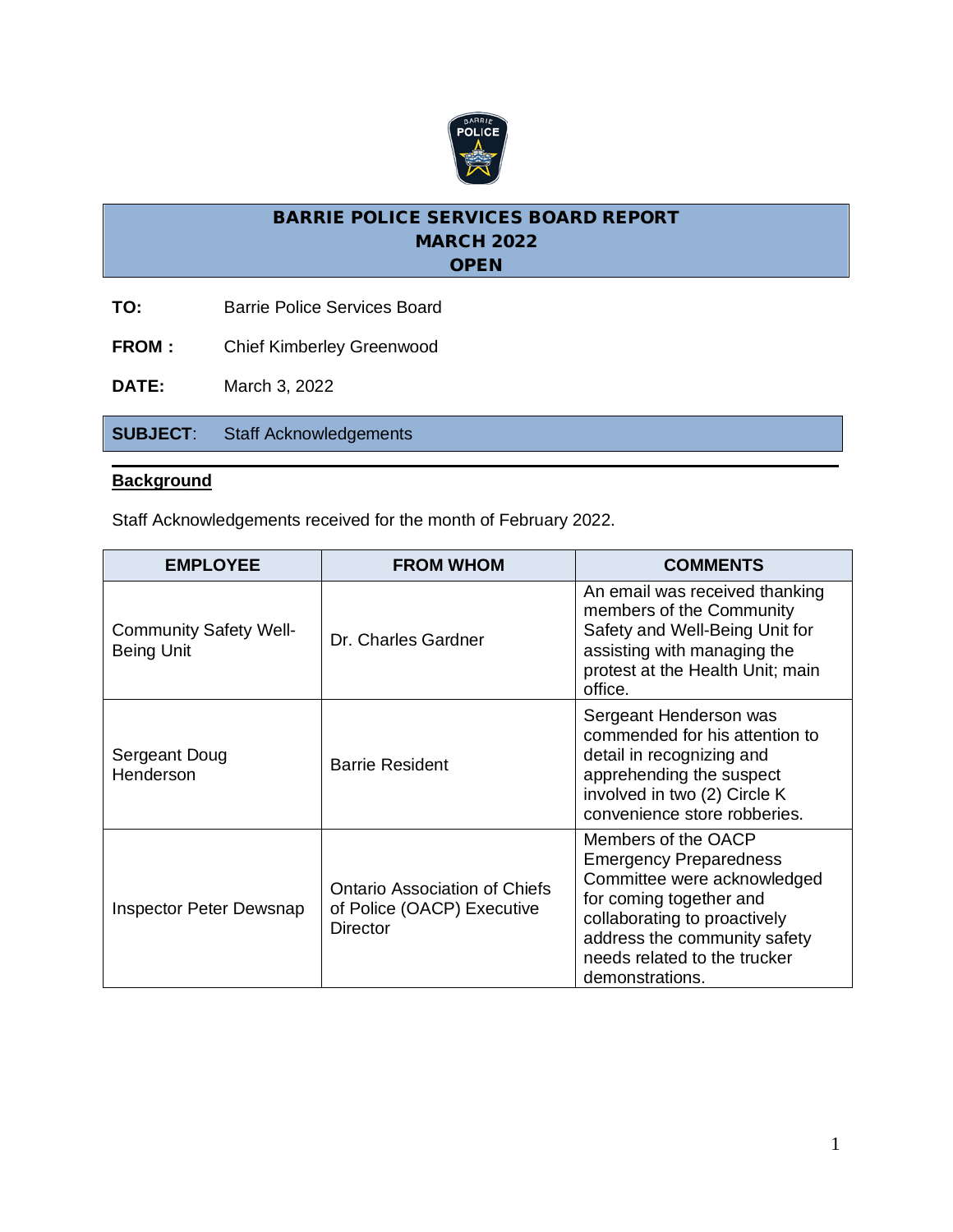| <b>Constable Daniel</b><br>Guerrero | <b>Barrie Resident</b> | A "Compliment a Member"<br>submission was received through<br>the Barrie Police Service website<br>from a Barrie resident. "I wanted<br>to thank Officer Guerrero for<br>handling our situation with<br>professionalism and care." |
|-------------------------------------|------------------------|------------------------------------------------------------------------------------------------------------------------------------------------------------------------------------------------------------------------------------|
|-------------------------------------|------------------------|------------------------------------------------------------------------------------------------------------------------------------------------------------------------------------------------------------------------------------|

## **Recommendation**

The Board receive this report for information.

## **Prepared by:**

Sarah Young (9049) Executive Assistant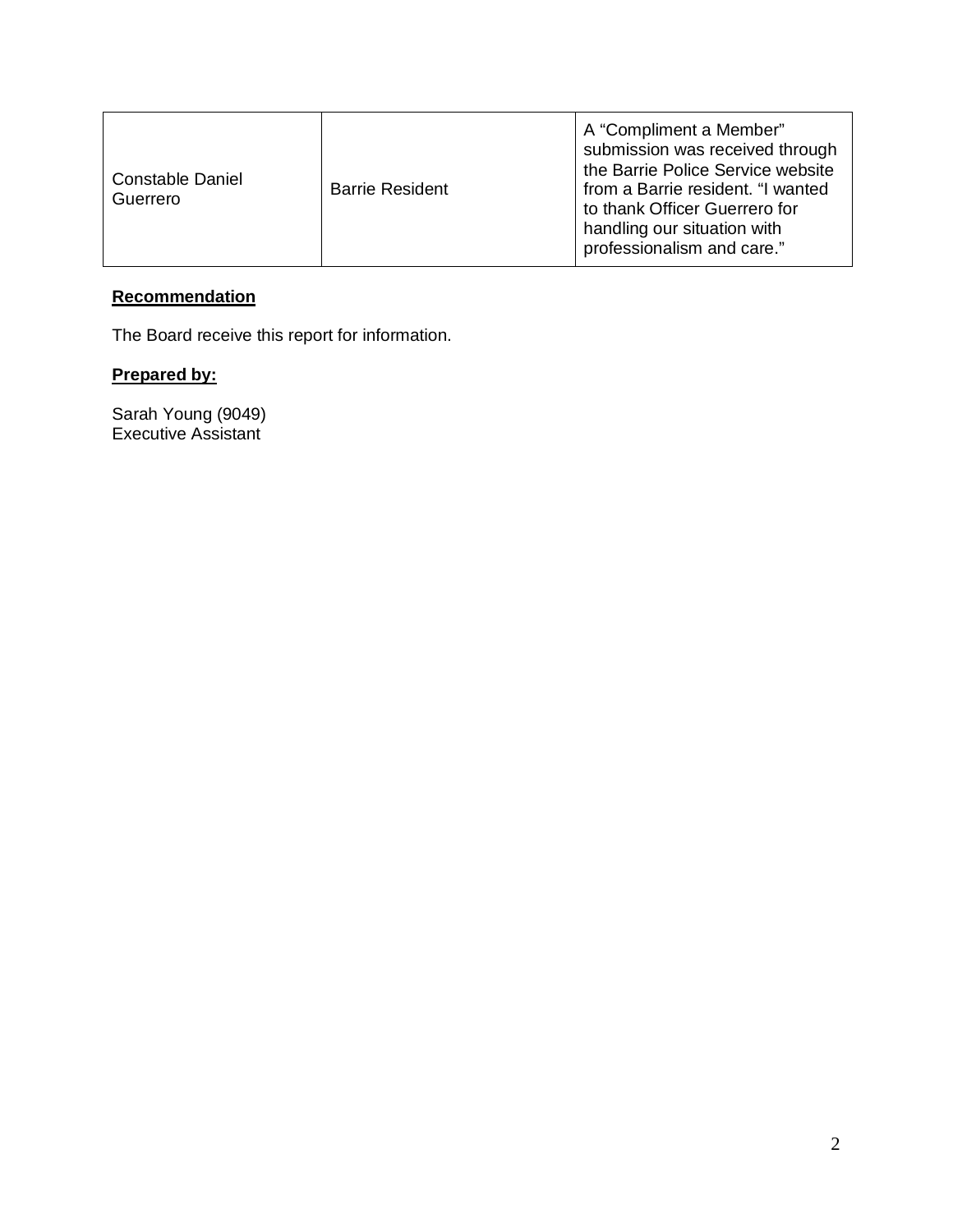

**TO:** Barrie Police Services Board **FROM:** Inspector Robert Burke **DATE:** February 4, 2022 **SUBJECT**: Professional Standards Monthly Board Report - Open

The following is the Open Professional Standards Report covering February, 2022 which includes Public Complaints.

## **Action Required**

Please review for your information.

## **Financial Impact**

No immediate impact.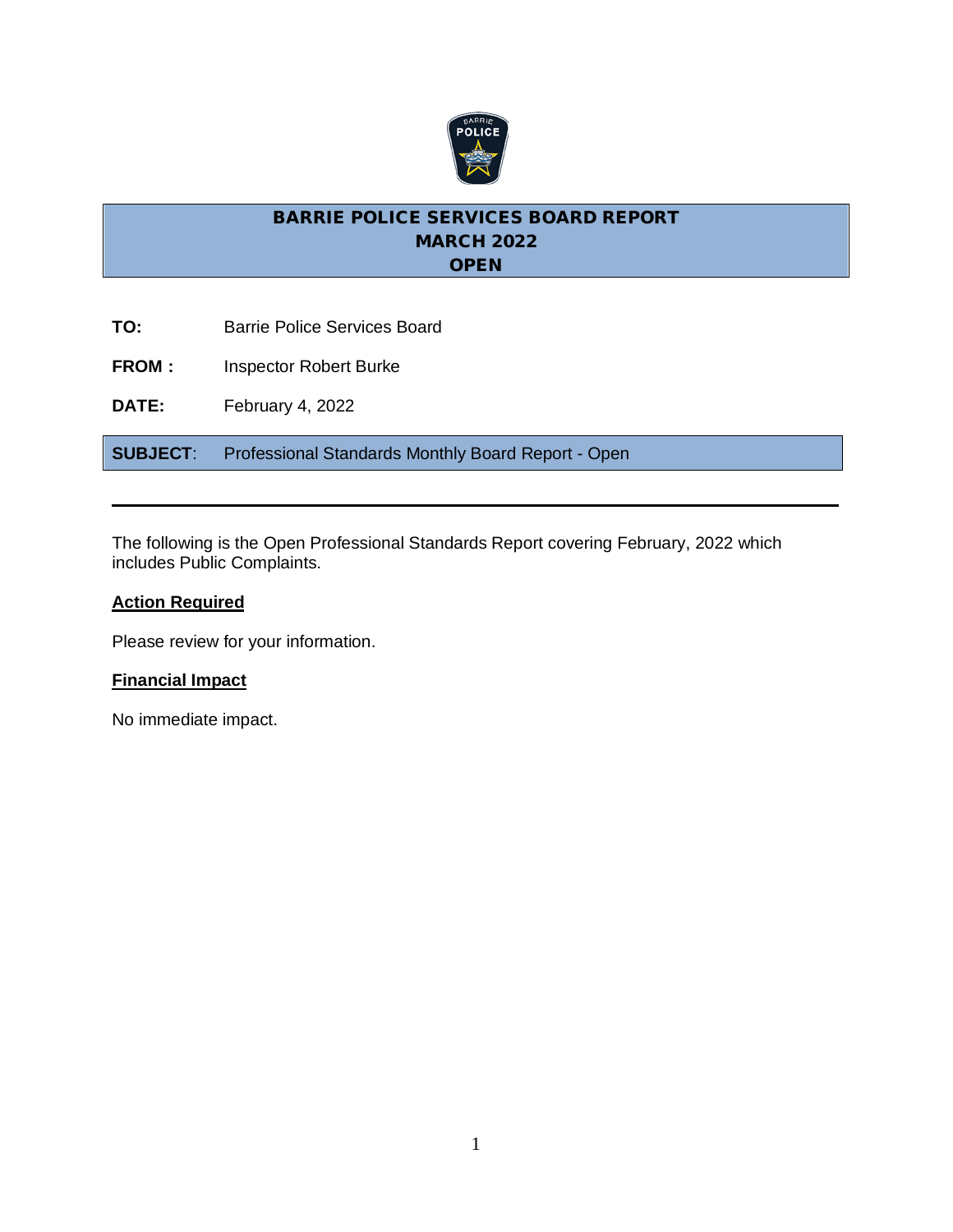## **1. Public Complaint Summary:**

| <b>Complaint Number:</b>     | PC 2020-55                                                        |
|------------------------------|-------------------------------------------------------------------|
| Date Filed to OIPRD:         | July 29, 2020                                                     |
| Received by PSB:             | October 14, 2020                                                  |
| <b>Conduct Complaint</b>     | <b>Discreditable Conduct</b>                                      |
| <b>Allegation Date:</b>      | July 25, 2020                                                     |
| <b>Investigation Update:</b> | The Complainant's Criminal matter has been dealt with. The        |
|                              | investigation has been re-opened, the investigator is             |
|                              | communicating with the OIPRD on the next steps of the             |
|                              | <b>investigation.</b>                                             |
| Initial Complaint Summary:   | The Complainant alleges that Barrie Police officers are harassing |
|                              | him and in one instance he was called a "black monkey". Further,  |
|                              | he advised in another incident he was punched in the stomach      |
|                              | and was forced to do "strenuous things" even though he has        |
|                              | multiple sclerosis.                                               |
| Disposition:                 | Active                                                            |
| Date Closed:                 | N/A                                                               |
| <b>Complaint Timeline:</b>   | One year, four months, 14 days - Open investigation.              |

| <b>Complaint Number:</b>     | PC 2021-75                                                        |
|------------------------------|-------------------------------------------------------------------|
| Date Filed to OIPRD:         | August 4, 2021                                                    |
| Received by PSB:             | August 11, 2021                                                   |
| <b>Conduct Complaint</b>     | Discreditable Conduct                                             |
| <b>Allegation Date:</b>      | July 30, 2021                                                     |
| <b>Investigation Update:</b> | Unsubstantiated - Professional Standards investigation completed  |
|                              | on December 13, 2021. The OIPRD has advised the Service that      |
|                              | the Complainant has requested a review of the investigation.      |
| Initial Complaint Summary:   | The Complainant advises that he spoke with the officer and states |
|                              | that he was rude and felt that he was discriminated against       |
|                              | because he was a male.                                            |
| Disposition:                 | Conclusion pending OIPRD Disposition after review                 |
| Date Closed:                 | N/A                                                               |
| <b>Complaint Timeline:</b>   | Six months, 17 days. Professional Standards investigation         |
|                              | completed in four months, two days. (Under review)                |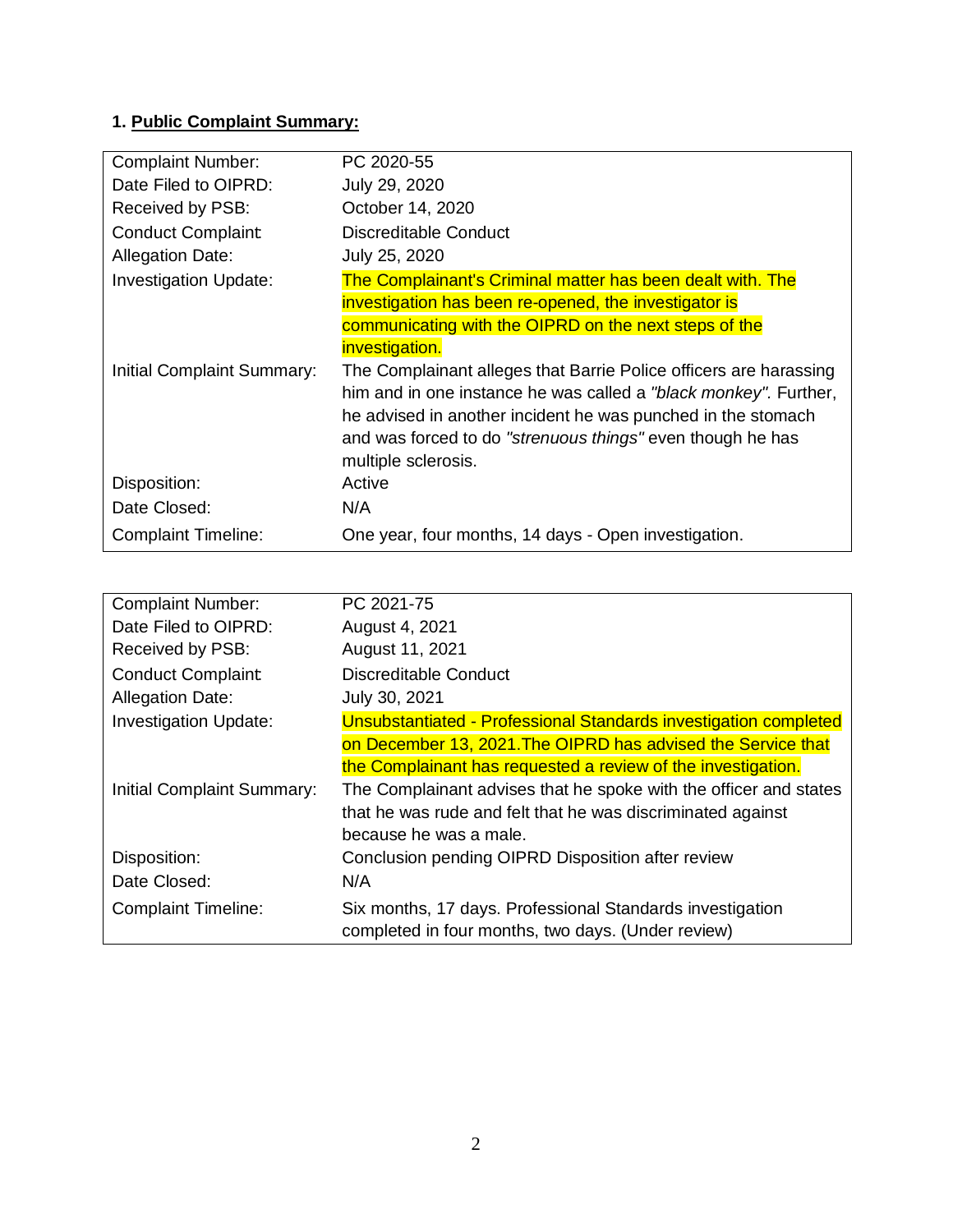| <b>Complaint Number:</b>     | PC 2021-81                                                            |
|------------------------------|-----------------------------------------------------------------------|
| Date Filed to OIPRD:         | September 16, 2021                                                    |
| Received by PSB:             | September 22, 2021                                                    |
| <b>Conduct Complaint</b>     | Neglect of Duty                                                       |
| <b>Allegation Date:</b>      | Discreditable Conduct                                                 |
|                              | August 30, 2021                                                       |
| <b>Investigation Update:</b> | Substantiated - Professional Standards investigation completed        |
|                              | on January 20, 2022.                                                  |
| Initial Complaint Summary:   | The Complainant advises that her father was found deceased at         |
|                              | the Salvation Army. The officer took his property for "safekeeping"   |
|                              | to the station and stored it in his personal locker. He then went off |
|                              | on days off without submitting the property to the Property Unit as   |
|                              | per procedure.                                                        |
| Disposition:                 | Concluded - File closed by the OIPRD                                  |
| Date Closed:                 | <b>February 25, 2022</b>                                              |
| <b>Complaint Timeline:</b>   | Five months, six days. Professional Standards investigation           |
|                              | completed in three months, 28 days.                                   |

| <b>Complaint Number:</b>     | PC 2021-84                                                                                                                                                                               |
|------------------------------|------------------------------------------------------------------------------------------------------------------------------------------------------------------------------------------|
| Date Filed to OIPRD:         | October 7, 2021                                                                                                                                                                          |
| Received by PSB:             | October 21, 2021                                                                                                                                                                         |
| <b>Conduct Complaint</b>     | <b>Discreditable Conduct</b>                                                                                                                                                             |
| <b>Allegation Date:</b>      | October 2, 2021                                                                                                                                                                          |
| <b>Investigation Update:</b> | Unsubstantiated - Professional Standards investigation completed                                                                                                                         |
|                              | on February 18, 2022.                                                                                                                                                                    |
| Initial Complaint Summary:   | The Complainant advises that the officer drove at an excessive<br>speed through a residential area. When he asked for the officer's<br>name it is alleged that he refused to provide it. |
| Disposition:                 | <b>Conclusion pending OIPRD disposition</b>                                                                                                                                              |
| Date Closed:                 | N/A                                                                                                                                                                                      |
| <b>Complaint Timeline:</b>   | Four months, seven days. Professional Standards investigation<br>completed in four months, 28 days.                                                                                      |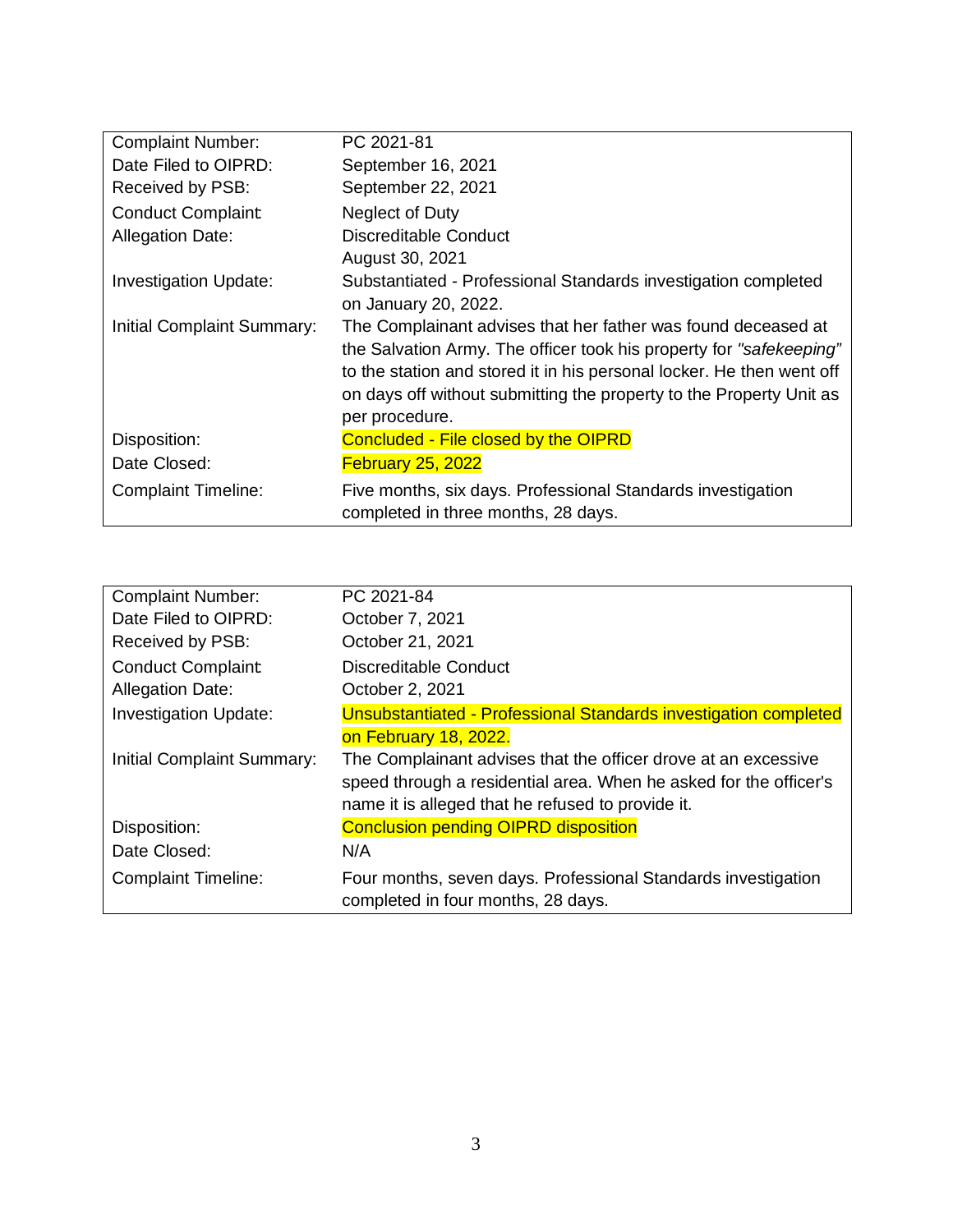| <b>Complaint Number:</b>     | PC 2021-91                                                                                                                                                                                   |
|------------------------------|----------------------------------------------------------------------------------------------------------------------------------------------------------------------------------------------|
| Date Filed to OIPRD:         | November 6, 2021                                                                                                                                                                             |
| Received by PSB:             | November 18, 2021                                                                                                                                                                            |
| <b>Conduct Complaint</b>     | Neglect of Duty                                                                                                                                                                              |
| <b>Allegation Date:</b>      | November 5, 2021                                                                                                                                                                             |
| <b>Investigation Update:</b> | <b>Investigative Report being authored.</b>                                                                                                                                                  |
| Initial Complaint Summary:   | The Complainant advises that he was assaulted while at a local<br>establishment in downtown Barrie. He states that the officers<br>dismissed his complaint and did not properly investigate. |
| Disposition:                 | Active                                                                                                                                                                                       |
| Date Closed:                 | N/A                                                                                                                                                                                          |
| <b>Complaint Timeline:</b>   | Three months, 10 days - Open investigation                                                                                                                                                   |

| <b>Complaint Number:</b>     | PC 2021-93                                                         |
|------------------------------|--------------------------------------------------------------------|
| Date Filed to OIPRD:         | November 9, 2021                                                   |
| Received by PSB:             | December 7, 2021                                                   |
| <b>Conduct Complaint</b>     | Neglect of Duty                                                    |
| <b>Allegation Date:</b>      | November 9, 2021                                                   |
| <b>Investigation Update:</b> | This investigation has been referred to the Toronto Police Service |
|                              | by the OIPRD for investigation. The Barrie Police Service          |
|                              | Professional Standards Unit will facilitate as required.           |
| Initial Complaint Summary:   | The Complainant alleges that officers, while executing a warrant,  |
|                              | entered the wrong apartment and caused damage to his door.         |
| Disposition:                 | Active                                                             |
| Date Closed:                 | N/A                                                                |
| <b>Complaint Timeline:</b>   | Two months, 21 days - Open investigation                           |
|                              |                                                                    |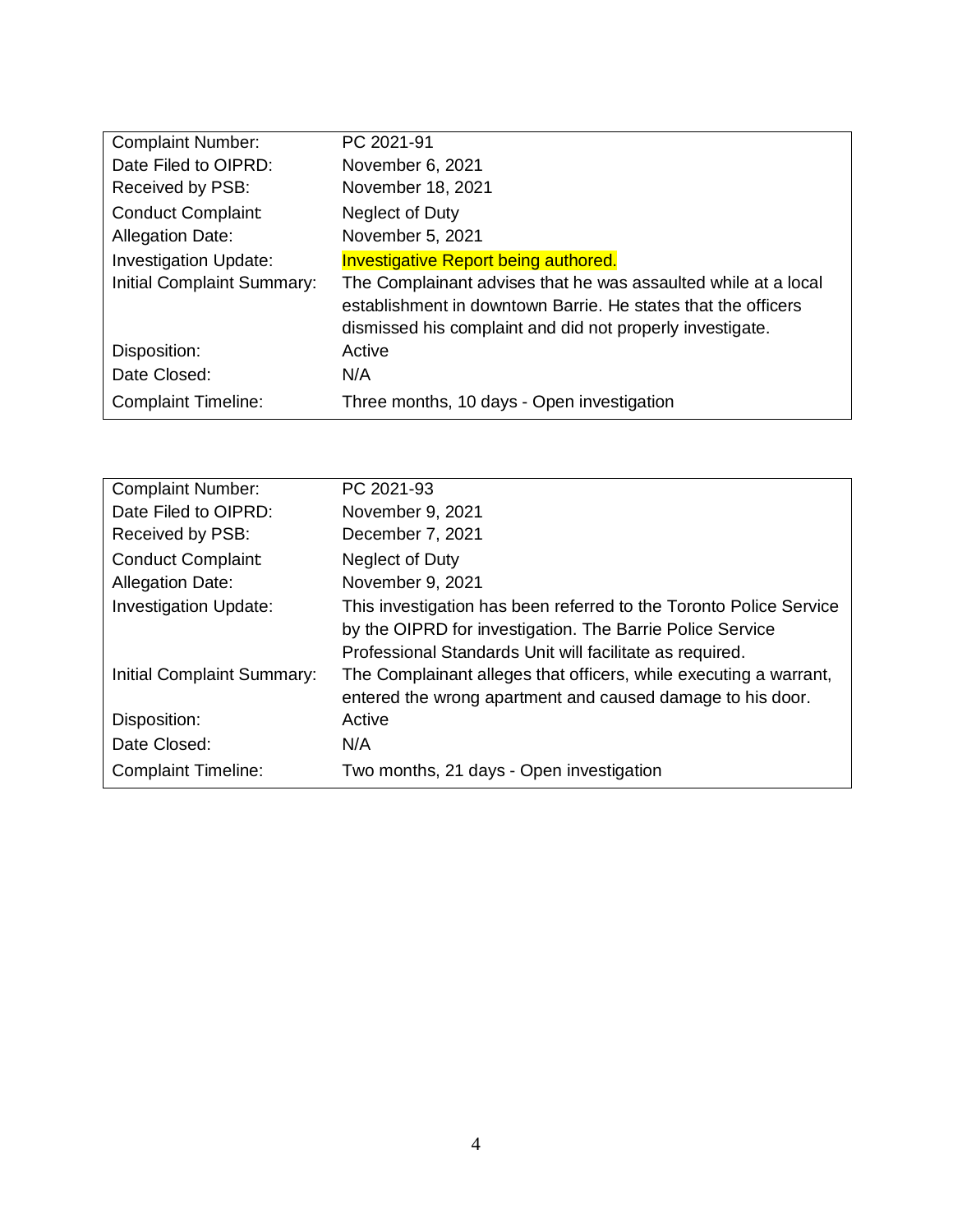| <b>Complaint Number:</b>     | PC 2021-94                                                          |
|------------------------------|---------------------------------------------------------------------|
| Date Filed to OIPRD:         | November 22, 2021                                                   |
| Received by PSB:             | December 10, 2021                                                   |
| <b>Conduct Complaint</b>     | Discreditable Conduct                                               |
|                              | <b>Excessive Use of Force</b>                                       |
| <b>Allegation Date:</b>      | July 23, 2021                                                       |
| <b>Investigation Update:</b> | Interviews being conducted.                                         |
| Initial Complaint Summary:   | The Complainant states that he was involved in a traffic stop with  |
|                              | a female officer. He advises that the officer requested additional  |
|                              | officers to attend. He alleges he was struck in the face and placed |
|                              | in handcuffs for a Highway Traffic Act offence.                     |
| Disposition:                 | Active                                                              |
| Date Closed:                 | N/A                                                                 |
| <b>Complaint Timeline:</b>   | Two months, 18 days - Open investigation                            |

| <b>Complaint Number:</b>     | PC 2022-02                                                         |
|------------------------------|--------------------------------------------------------------------|
| Date Filed to OIPRD:         | <b>January 7, 2022</b>                                             |
| Received by PSB:             | January 27, 2022                                                   |
| <b>Conduct Complaint</b>     | Neglect of Duty                                                    |
| <b>Allegation Date:</b>      | August 8, 2021                                                     |
| <b>Investigation Update:</b> | Withdrawn - The Complainant withdrew her complaint on              |
|                              | February 2, 2021, as she advises that she spoke with the officer   |
|                              | approximately after one week after submitting her complaint to the |
|                              | OIPRD. The officer was able to address her unanswered              |
|                              | questions and provide her additional information. She was          |
|                              | satisfied and wished to withdraw her complaint.                    |
| Initial Complaint Summary:   | The Complainant states that her daughter was assaulted while       |
|                              | outside of an establishment in downtown Barrie. She alleges that   |
|                              | the officer stated that there were no grounds to pursue charges    |
|                              | and that the case was closed with little to no investigation.      |
| Disposition:                 | Conclusion pending OIPRD disposition                               |
| Date Closed:                 | N/A                                                                |
| <b>Complaint Timeline:</b>   | One month, one day. Professional Standards investigation           |
|                              | completed in six days.                                             |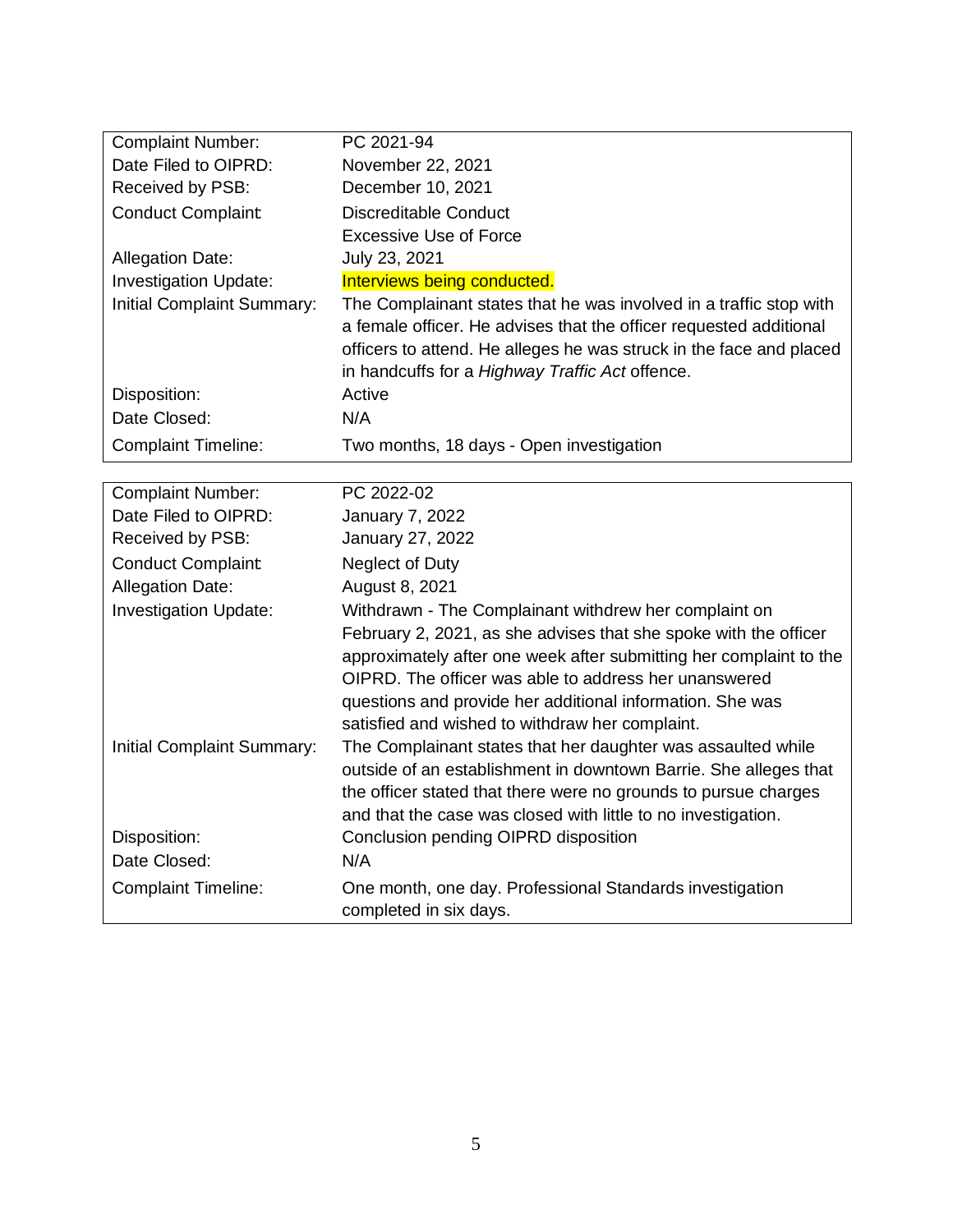| <b>Complaint Number:</b>     | PC 2022-03                                                                                                                                                                                                                                   |
|------------------------------|----------------------------------------------------------------------------------------------------------------------------------------------------------------------------------------------------------------------------------------------|
| Date Filed to OIPRD:         | December 18, 2021                                                                                                                                                                                                                            |
| Received by PSB:             | February 2, 2022                                                                                                                                                                                                                             |
| <b>Conduct Complaint</b>     | Neglect of Duty                                                                                                                                                                                                                              |
| <b>Allegation Date:</b>      | April 9, 2020                                                                                                                                                                                                                                |
| <b>Investigation Update:</b> | This investigation has been referred to the Ontario Provincial<br>Police by the OIPRD for investigation. The Barrie Police Service<br>Professional Standards Unit will facilitate as required.                                               |
| Initial Complaint Summary:   | The Complainant advises that her son was struck and killed by an<br>off-duty police officer. She alleges that the investigating officer did<br>not lay a charge and that the driver was taken from the scene<br>before an ambulance arrived. |
| Disposition:                 | Active                                                                                                                                                                                                                                       |
| Date Closed:                 | N/A                                                                                                                                                                                                                                          |
| <b>Complaint Timeline:</b>   | 26 days - Open investigation                                                                                                                                                                                                                 |

| <b>Complaint Number:</b>     | PC 2022-04                                                                |
|------------------------------|---------------------------------------------------------------------------|
| Date Filed to OIPRD:         | February 12, 2022                                                         |
| Received by PSB:             | February 24, 2022                                                         |
| <b>Conduct Complaint</b>     | Neglect of Duty                                                           |
| <b>Allegation Date:</b>      | February 4, 5 & 8, 2022                                                   |
| <b>Investigation Update:</b> | Opening stages of investigation.                                          |
| Initial Complaint Summary:   | The Complainant advises that the officer attended her son's               |
|                              | funeral, which he was not invited to. She further states that on          |
|                              | another date he interrogated her and treated her in a                     |
|                              | "discreditable manner". She notified the officers supervisor of the       |
|                              | interaction and advises she was again met with a " <i>discreditable</i> " |
|                              | response".                                                                |
| Disposition:                 | Active                                                                    |
| Date Closed:                 | N/A                                                                       |
| <b>Complaint Timeline:</b>   | Four days - Open investigation                                            |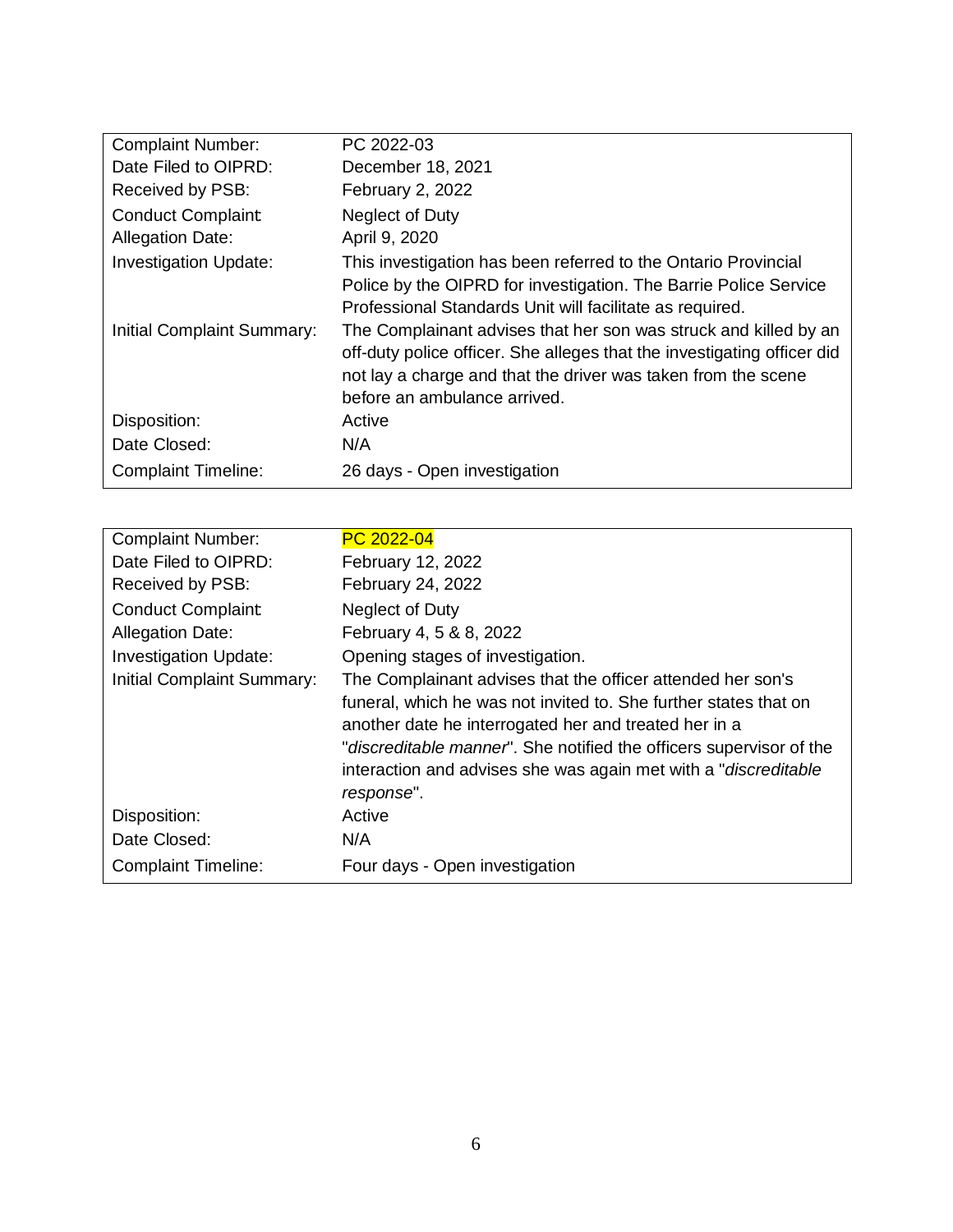

- **TO:** Barrie Police Services Board
- **FROM:** Chief Kimberley Greenwood

**DATE:** March 1, 2022

**SUBJECT:** 2021 Annual False Alarm Report

#### **Background**

As per Barrie Police Services Board Policy #09-2017, fees are charged to central monitoring stations for false alarms and cancelled alarms by the Barrie Police Service. Fees are not charged for attendance at the first false alarm in a calendar year for residences. Instead, an alarm service warning notice is issued. All subsequent alarms are charged the following fees: \$180.00 for false alarm and \$120.00 for cancelled alarm. All commercial premises central monitoring stations are invoiced upon first occurrences and consecutively thereafter.

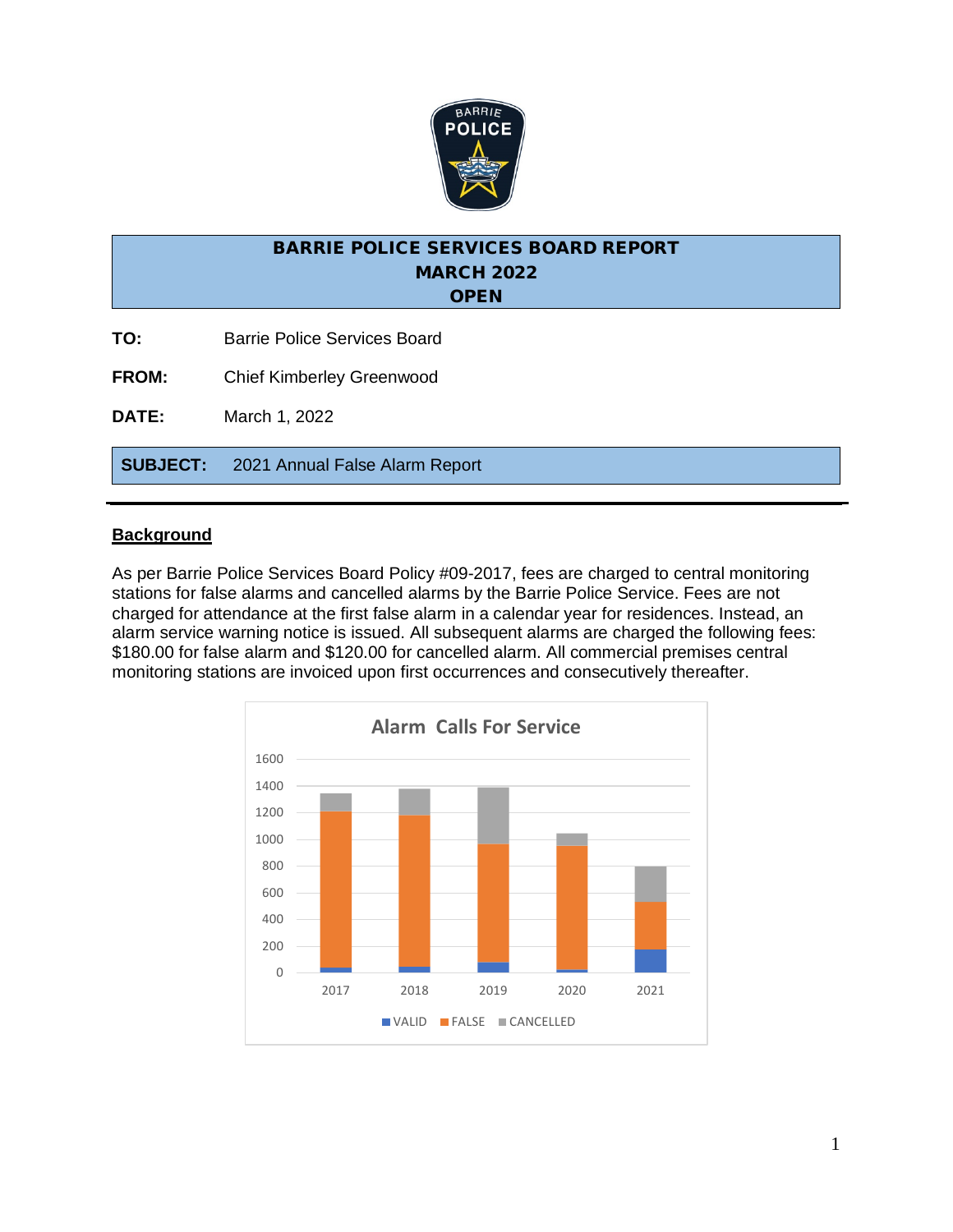## **Financial Impact:**

| Year | <b>Total</b> | <b>Valid</b><br><b>Alarms</b> | % of total | <b>False</b><br><b>Alarms</b> | $%$ of<br><b>Total</b> | <b>Cancelled</b><br>or<br><b>Cancelled</b><br><b>Prior to</b><br><b>Dispatch</b> | $%$ of<br><b>Total</b> | <b>Revenue</b> |
|------|--------------|-------------------------------|------------|-------------------------------|------------------------|----------------------------------------------------------------------------------|------------------------|----------------|
| 2021 | 798          | 176                           | 22%        | 357                           | 45%                    | 265                                                                              | 33%                    | \$79,093       |
| 2020 | 1046         | 25                            | 2%         | 930                           | 89%                    | 91                                                                               | 9%                     | \$69,120       |
| 2019 | 1389         | 81                            | 5.80%      | 887                           | 63.70%                 | 421                                                                              | 30.30%                 | \$137,640      |
| 2018 | 1379         | 49                            | 3.50%      | 1134                          | 82.30%                 | 196                                                                              | 14.20%                 | \$140,087      |
| 2017 | 1345         | 41                            | 3.10%      | 1171                          | 87.10%                 | 133                                                                              | 9.90%                  | \$137,576      |



## **Summary**

The total number of false alarms calls for service has progressively decreased from 2017 to 2021. Revenue has increased in 2021 compared to 2020 and can be attributed to the Barrie Police Service providing COVID-19 relief and suspension of invoicing to commercial and residential false alarms beginning March 15<sup>th</sup> to June 22<sup>nd</sup>, 2020.

There was a significant increase in the valid alarms in 2021, the majority being commercial businesses. The rise may have been impacted by the opening of commercial businesses in 2021 compared to 2020 and the COVID-19 pandemic. Valid alarm causations included zone motion hits, perimeter door alarms, panic alarms, accidental trips/no code by staff members and confirmed break and enters. The greater number of the valid alarms were cleared all secure and unknown reason for activation.

A total of 32 False Alarm Warning Notices were sent out to homeowners in 2021.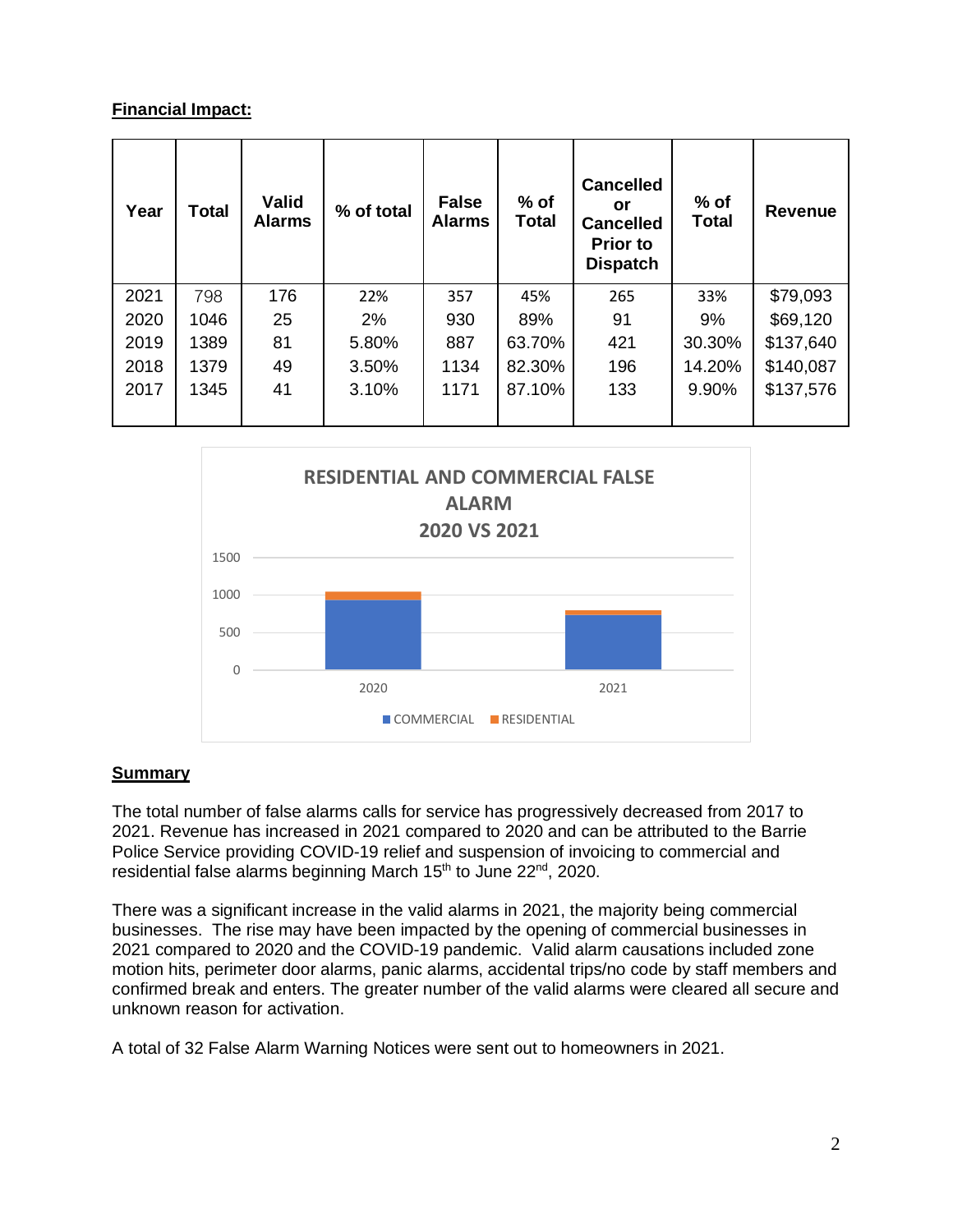## **Recommendation**

The Board receives this report for information purposes.

## **Prepared by**

Joanne Furlong Administrative Assistant Operational Services

## **Approved by**

Inspector Carl Moore #3528 Operational Services Division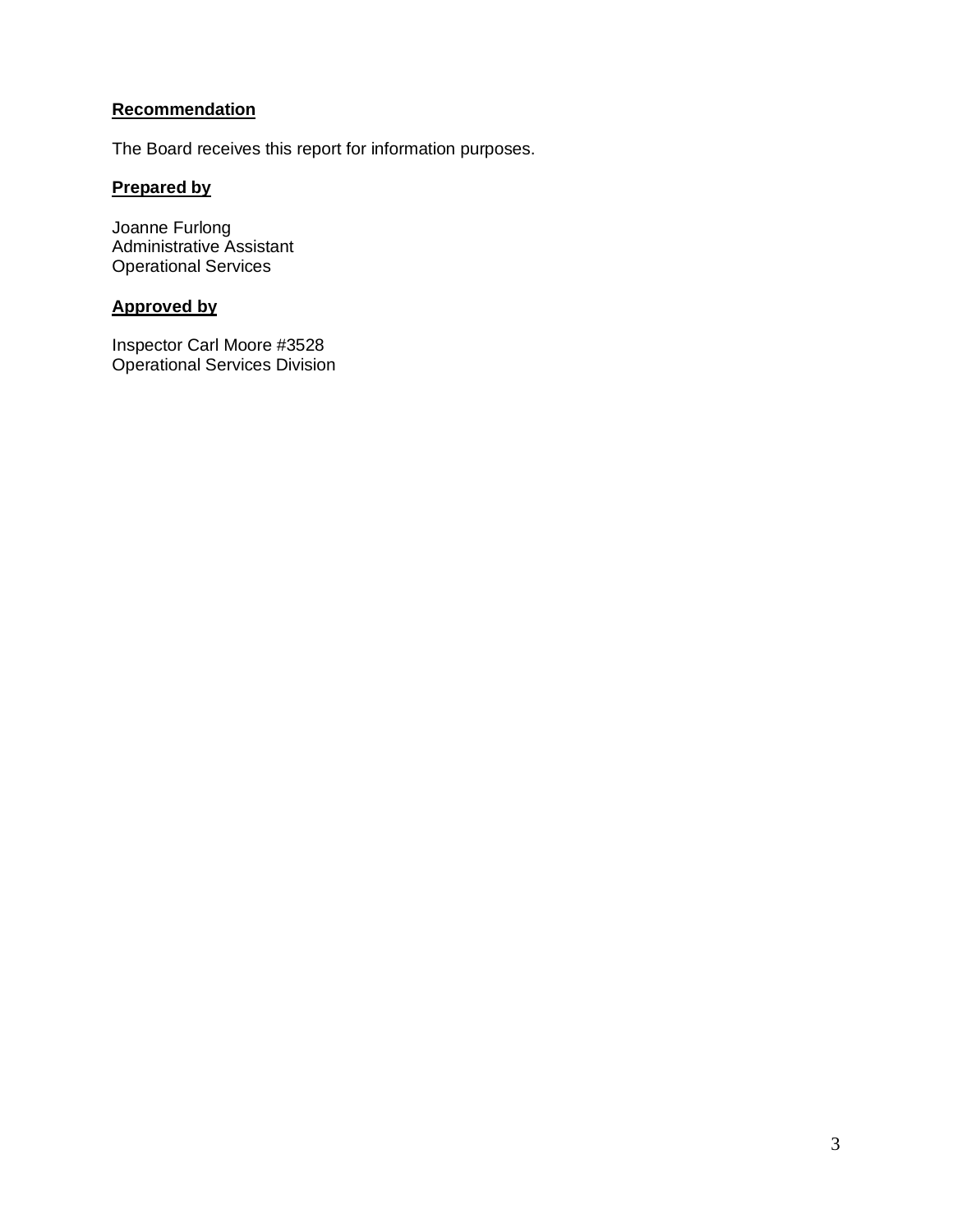

- **TO:** Barrie Police Services Board
- **FROM:** Chief Kimberley Greenwood

**DATE:** March 1, 2022

**SUBJECT**: 2021 Freedom of Information Report (FOI) (Annual)

#### **Background:**

The *Municipal Freedom of Information and Protection of Privacy Act (MFIPPA)* was enacted on January 1, 1991. It applies to local government institutions including municipalities, police services boards, school boards, conservation authorities, boards of health and transit commissions. The *MFIPPA* mandate is twofold: to ensure that institutions protect the privacy of an individual's personal information existing in its records while also providing individuals the right to access information held by institutions. The *MFIPPA* includes rules regarding the collection, retention, use, disclosure, and disposal of personal information in the institution's custody or control.

#### **Reporting:**

Police Services are required to provide an annual report to the Information and Privacy Commissioner of Ontario. The following is a summary of the Barrie Police Service's 2021 report:

| <b>Barrie Police Service 2021 FOI Statistics</b> |       |  |  |  |
|--------------------------------------------------|-------|--|--|--|
| <b>Request Type</b>                              | Total |  |  |  |
| Freedom of Information                           | 373   |  |  |  |
| Personal Information                             | 317   |  |  |  |
| General Information                              | 56    |  |  |  |
| <b>Appeals Received</b>                          | *4    |  |  |  |
| <b>Privacy Complaints Received</b>               | 0     |  |  |  |
| Child Welfare                                    | 43    |  |  |  |
| <b>Court Motions</b>                             | 21    |  |  |  |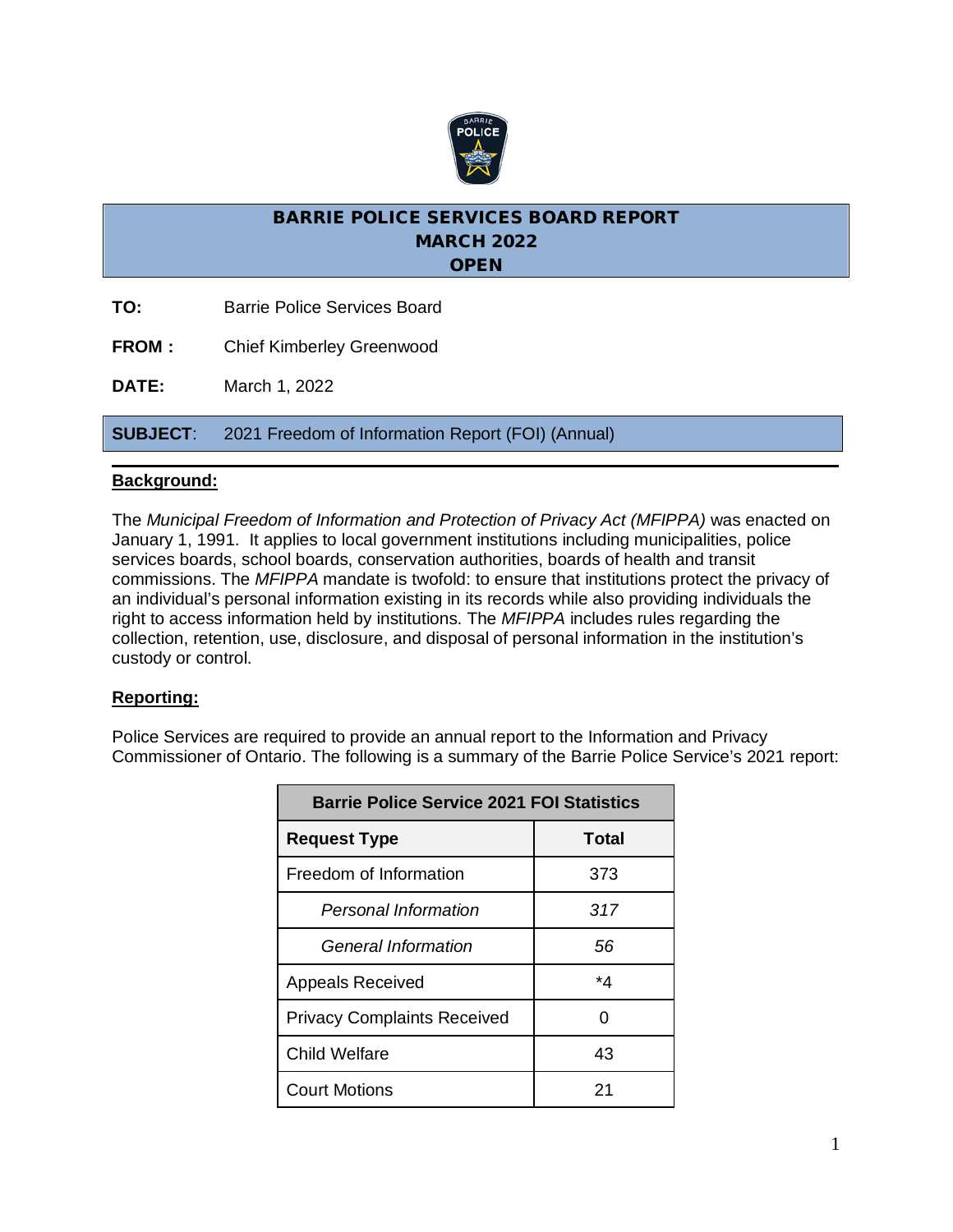| <b>Year Over Year Comparison of Barrie Police Service FOI Statistics</b> |      |      |      |      |  |
|--------------------------------------------------------------------------|------|------|------|------|--|
| <b>Request Type</b>                                                      | 2018 | 2019 | 2020 | 2021 |  |
| Freedom of Information                                                   | 452  | 426  | 255  | 373  |  |
| <b>Personal Information</b>                                              | 414  | 391  | 233  | 317  |  |
| General Information                                                      | 38   | 35   | 22   | 56   |  |
| <b>Appeals Received</b>                                                  | 1    | 1    | 0    | 4    |  |
| <b>Privacy Complaints Received</b>                                       | 0    | ∩    | 0    | 0    |  |
| <b>Child Welfare</b>                                                     | 123  | 157  | 80   | 43   |  |
| <b>Criminal Injuries</b><br><b>Compensation Board</b>                    | 40   | 52   | 17   | *N/A |  |
| <b>Court Motions</b>                                                     | 26   | 25   | 18   | 21   |  |

\*Appeals received – 1 resolved during mediation, 3 pending mediations.

In 2020, there was a notable decrease in requests, likely attributed to the Covid-19 Pandemic. The requests realized an increase in 2021, as anticipated.

\*On October 1, 2019, the Criminal Injuries Compensation Board ceased to accept new applications for compensation, requests for review, or applications to vary an order for compensation. Any existing files were completed, up to and including 2020, before ceasing operations. Supports and services for victims of crime are now available online through the Government of Ontario website.

#### **Financial Implication**:

Total fees collected in 2021: \$1890.00

#### **Recommendation:**

Report provided to the Board for information purposes.

#### **Prepared by:**

N. Lees #9048 Manager, Records and Information Management Services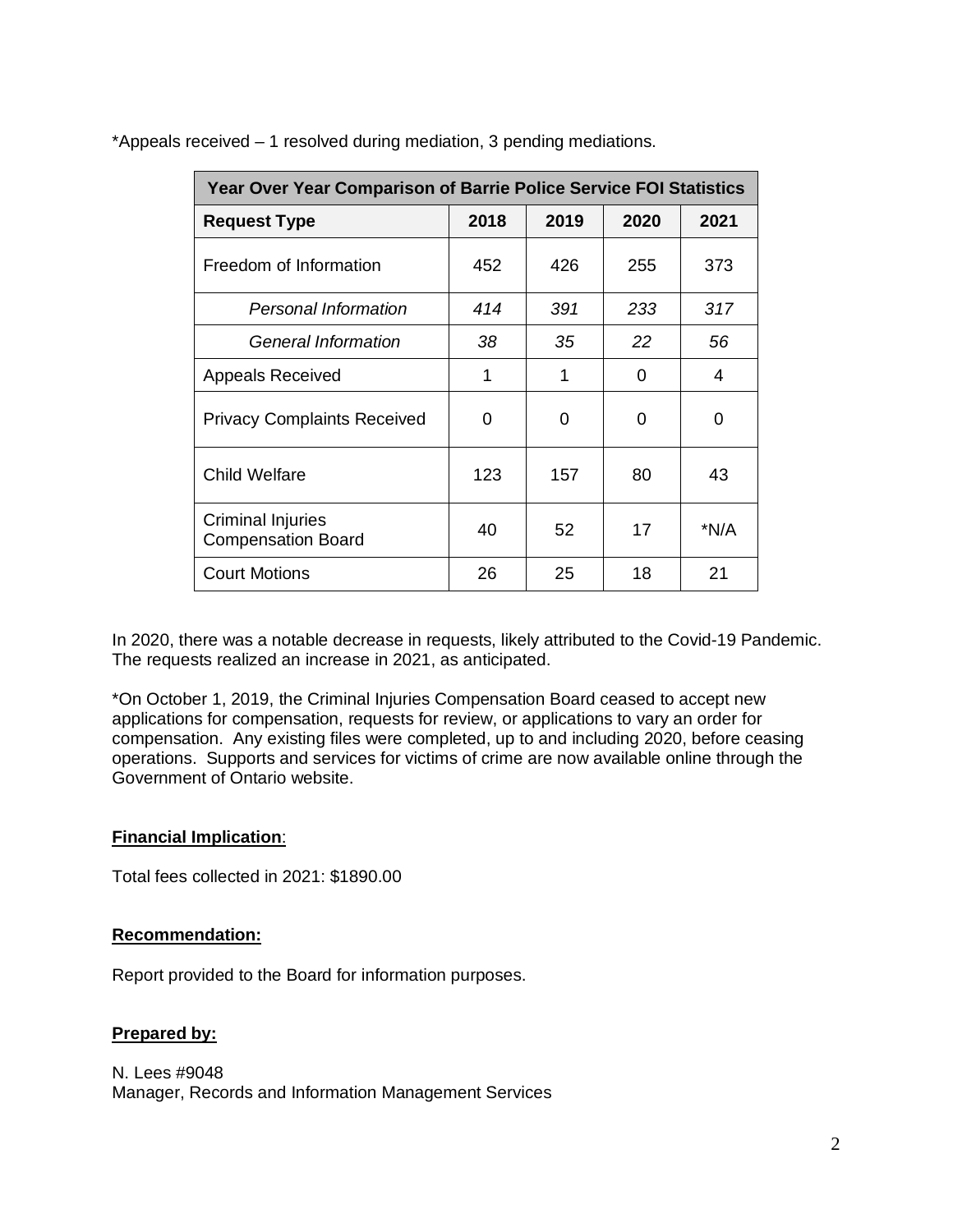

- **TO:** Barrie Police Services Board
- **FROM:** Chief Kimberley Greenwood

**DATE:** March 3, 2022

**SUBJECT:** Collection of Identifying Information in Certain Circumstances

#### **Background**

On January 1, 2017 *Ontario Regulation 58/16* "Collection of Identifying Information in Certain Circumstances" (CIICC) became law. This regulation sets out the requirements for Police Services in Ontario for collecting identifiable information from citizens being stopped by Police for non-investigative purposes.

Section 1(1) of the *Regulation* outlines the application and reads as follows:

1. (1) This *Regulation* applies with respect to an attempt by a police officer to collect identifying information about an individual from the individual, if that attempt is done for the purpose of,

- (a) inquiring into offences that have been or might be committed;
- (b) inquiring into suspicious activities to detect offences; or
- (c) gathering information for intelligence purposes.

The *Regulation* also contains several exemptions, prohibitions and duties surrounding the collection of identifying information. The *Regulation* does not apply to:

- an attempted collection made by a police officer for the purpose of investigating an offence the officer reasonably suspects has been or will be committed
- an attempt by a police officer to collect identifying information from an individual if,
- (a) the individual is legally required to provide the information to a police officer;
- (b) the individual is under arrest or is being detained;
- (c) the officer is engaged in a covert operation;
- (d) the officer is executing a warrant, acting pursuant to a court order, or performing related duties; or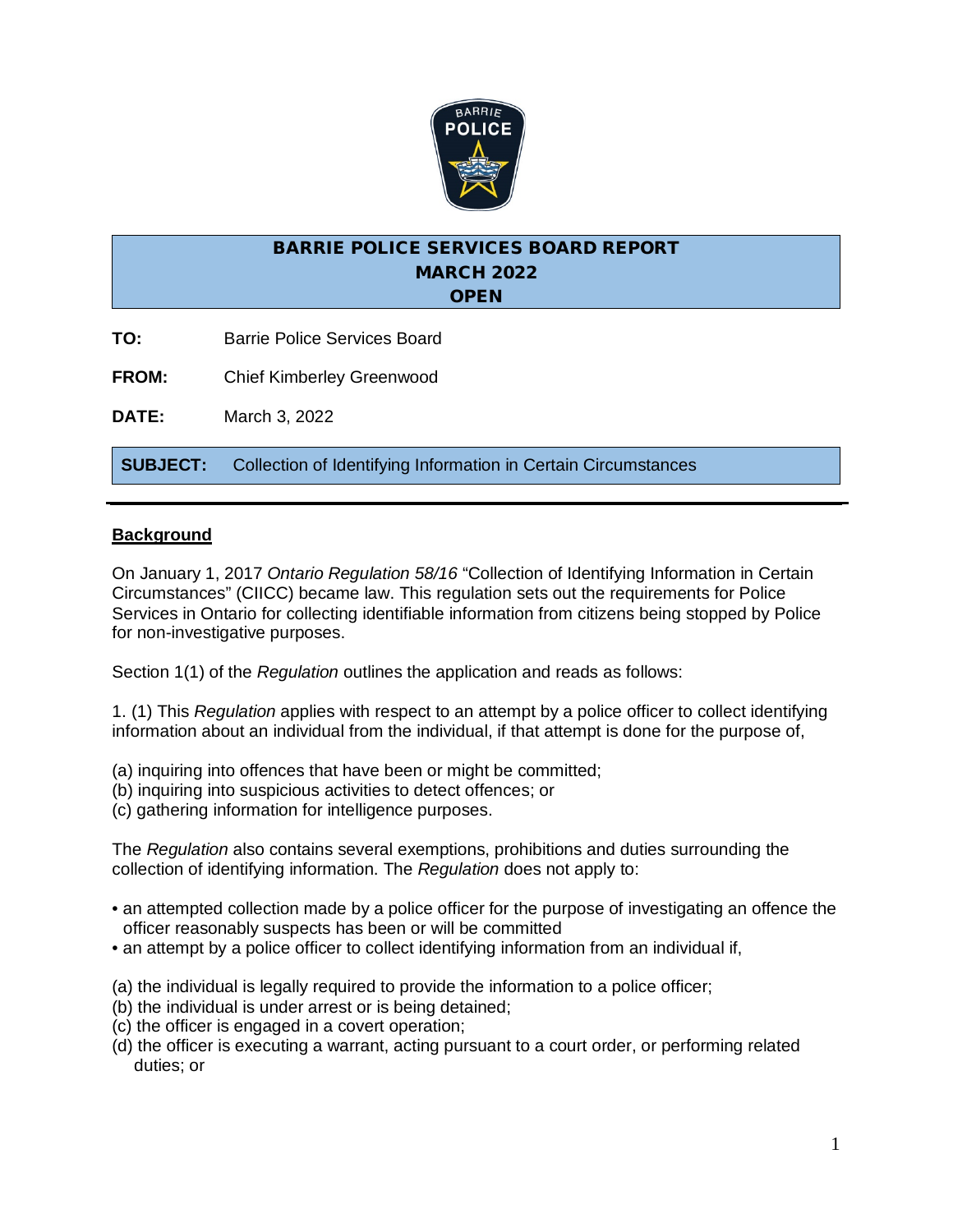(e) the individual from whom the officer attempts to collect information is employed in the administration of justice or is carrying out duties or providing services that are otherwise relevant to the carrying out of the officer's duties.

This legislation was introduced in Ontario by the provincial government as a mechanism for Police Services to gather information in a manner which supports and adheres to the principles of equity and fairness contained in the *Canadian Charter of Rights and Freedoms* and the *Ontario Human Rights Code*.

Barrie Police Services Board (Board) Policy #14-2017 and Barrie Police Service (BPS) Procedure #34 were developed to ensure compliance with the provisions of O. Reg 58/16. The interactions that are governed by the *Regulation* are defined in the procedure as a "Regulated Interaction".

An electronic Collection of Identifying Information in Certain Circumstances (CIICC) Submission Form has been created for officers to complete following a Regulated Interaction and to be submitted in to our Records Management System (NICHE). The CIICC Submission Form once completed is then required to be verified. During the verification process the Regulated Interaction will be deemed to be either a Compliant or Non-compliant Regulated Interaction based on its compliance with the *Regulation*.

*Ontario Regulation 58/16* provides direction to the Chief of Police to provide an Annual Report to the Board under section 31 of *Ontario Regulation 3/99* (Adequacy and Effectiveness of Police Services) and what information must be included in the report.

#### **Current Status**

For the reporting period January 1<sup>st</sup> through December 31<sup>st</sup>, 2021, there were zero (0) CIICC reports submitted. For analysis purposes it is important to note that only one individual can be identified on each submission form. As a result, in situations where there is a Regulated Interaction involving more than one person associated with the same incident, each person involved in the same interaction shall have a CIICC Form completed.

#### **Attempted Collections vs Collections – CIICC**

This table represents a comparison of the number of Regulated Interactions where an attempt to collect identifying information was made and how many resulted in an actual collection of information. In 2021, there were zero (0) attempted collections made.

| <b>Attempt Collection</b>                                 |  |
|-----------------------------------------------------------|--|
| <b>Total Number of Attempted Collections</b>              |  |
| Attempted Collections - Identifying Information Collected |  |

#### **Exemptions used in a Regulated Interaction**

The *Regulation* affords officers in specific circumstances the ability to not provide the involved individual with all of the information and duties as required.

Examples of these exemptions are in situations where a police officer has a reason to believe that informing the individual: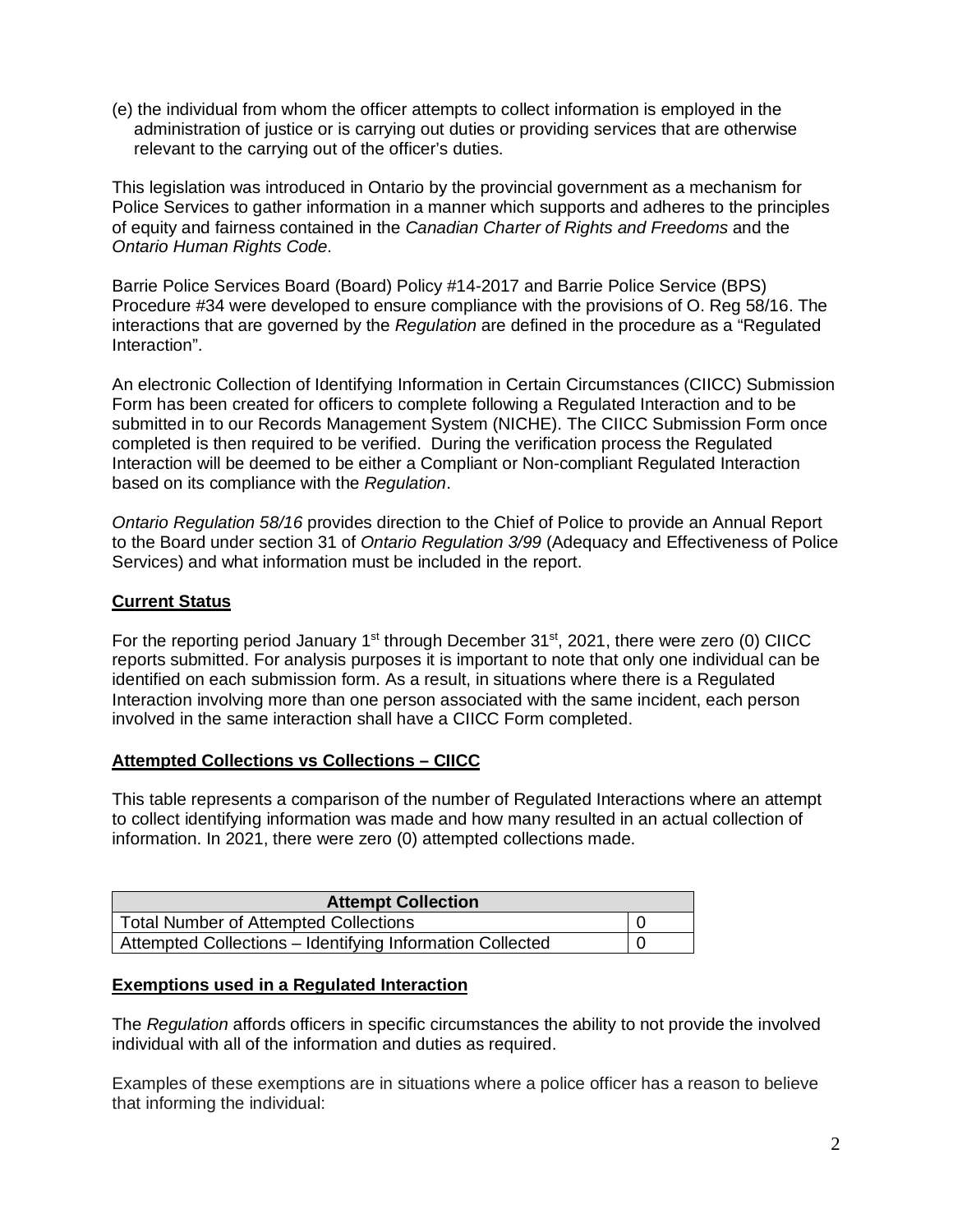- might compromise the safety of an individual;
- would likely compromise an ongoing police investigation;
- might allow a confidential informant to be identified; or
- might disclose the identity of a person contrary to the law, including disclose the identity of a young person contrary to the Youth Criminal Justice Act (Canada).

The Annual Report must include the number of times these exemptions were used during a Regulated Interaction.

This table represents how many times the above exemptions were used to not provide one of the following duties to an individual:

| Individual Informed of reason for Street Check "No"              |                |  |  |  |
|------------------------------------------------------------------|----------------|--|--|--|
| Reason for Exemption: Might compromise safety of an individual   | $\overline{0}$ |  |  |  |
| Reason for Exemption: Would likely compromise an ongoing         | $\overline{0}$ |  |  |  |
| investigation                                                    |                |  |  |  |
| Reason for Exemption: Might allow a confidential informant to be | 0              |  |  |  |
| identified                                                       |                |  |  |  |
| Reason for Exemption: Might disclose identity of a person        | 0              |  |  |  |
| contrary to the law, including the identity of a young person    |                |  |  |  |
| contrary to the YCJA                                             |                |  |  |  |

The *Regulation* also provides officers in specific circumstances the ability to not offer to provide a CIICC Receipt as required to the involved individual.

Examples of these exemptions are in situations where a police officer has a reason to believe that continuing to interact with the individual:

- declined receipt
- might compromise the safety of an individual; or
- might delay the officer from responding to another matter that should be responded to immediately.

The Annual Report must include the number of times these exemptions were used during a Regulated Interaction.

This table represents how many times the above exemptions were used to not offer a CIICC Receipt to an individual:

| <b>Receipt Provided "No"</b>                             |   |  |  |  |
|----------------------------------------------------------|---|--|--|--|
| <b>Receipt Exemption Reason: Declined</b>                | U |  |  |  |
| Receipt Exemption Reason: Might compromise safety of an  | O |  |  |  |
| individual                                               |   |  |  |  |
| Receipt Exemption Reason: Might delay the officer from   | U |  |  |  |
| responding to another matter that should be responded to |   |  |  |  |
| immediately                                              |   |  |  |  |

In 2021 there were a total zero (0) Regulated Interactions.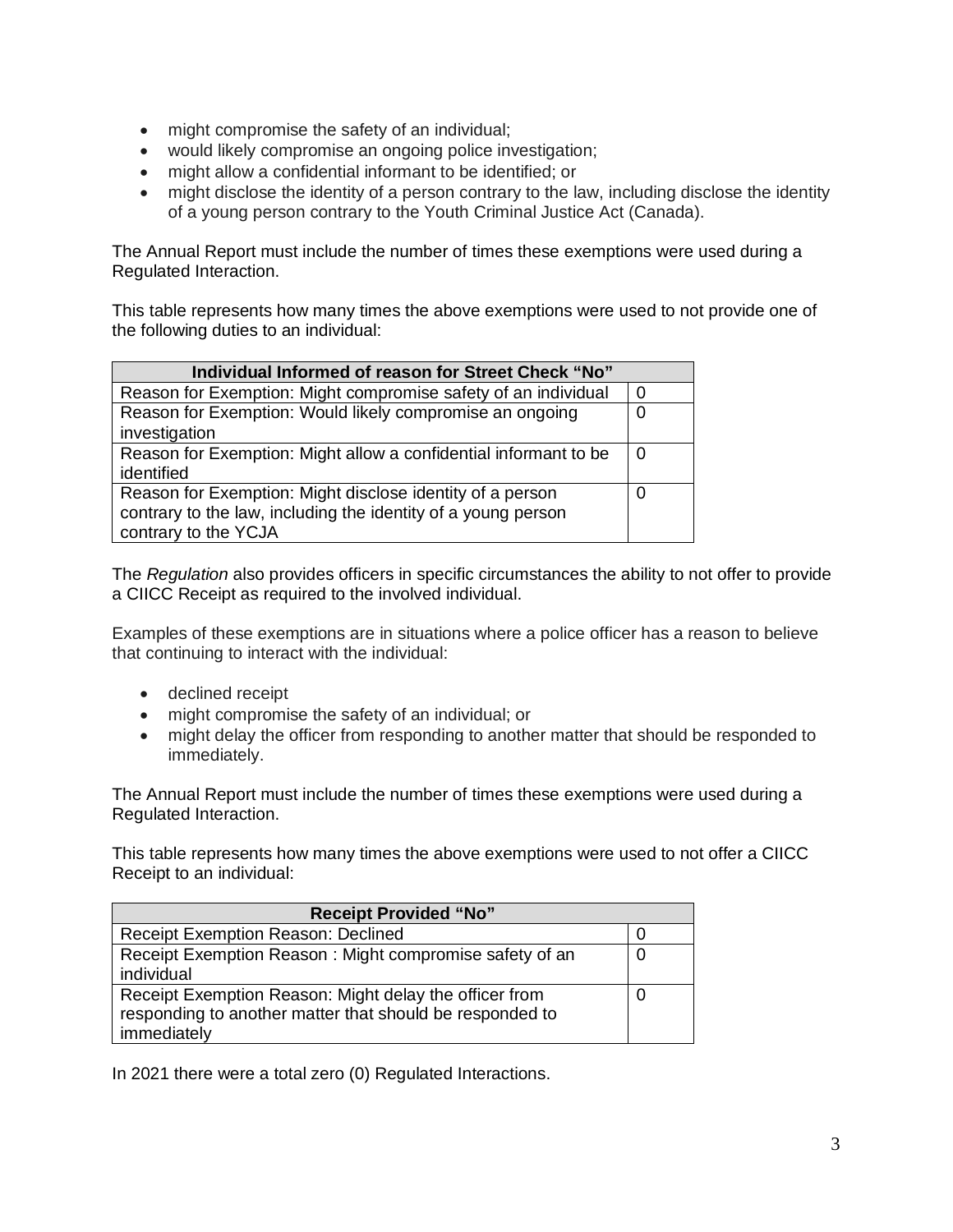#### **Regulated Interactions – Gender**

When submitting a CIICC submission form the involved officer must indicate the perceived gender of the individual at the time of the attempted collection.

The following table represents a breakdown of those individuals by gender:

| Regulated Interaction | Male | <b>Lemale</b> | <b>her</b> |
|-----------------------|------|---------------|------------|
| otal:                 |      |               |            |

#### **Regulated Interactions – Age Groups**

When submitting a CIICC submission form the involved officer must indicate the perceived age of the individual at the time of the attempted collection.

The following table represents a breakdown of the individuals by age groups:

| Age Group  | Total |
|------------|-------|
| $0 - 19$   |       |
| 20-29      |       |
| 30-30      |       |
| $40 - 49$  |       |
| $50 - 59$  |       |
| 60-69      |       |
| 70-79      |       |
| 80 or over |       |

#### **Regulated Interaction – Racialized Groups**

When submitting a CIICC submission form the involved officer must indicate the perceived race of the individual at the time of the attempted collection.

The following table represents a breakdown of the individuals by perceived race:

| <b>Racialized Groups</b> | <b>Total</b> |
|--------------------------|--------------|
| White                    |              |
| <b>First Nations</b>     |              |
| <b>Metis</b>             |              |
| Inuk                     |              |
| <b>Black</b>             |              |
| South Asian              |              |
| Chinese                  |              |
| Filipino                 |              |
| Lain America             |              |
| Arab                     |              |
| Korean                   |              |
| Japanese                 |              |
| Other - Specify          |              |
| <b>TOTAL</b>             |              |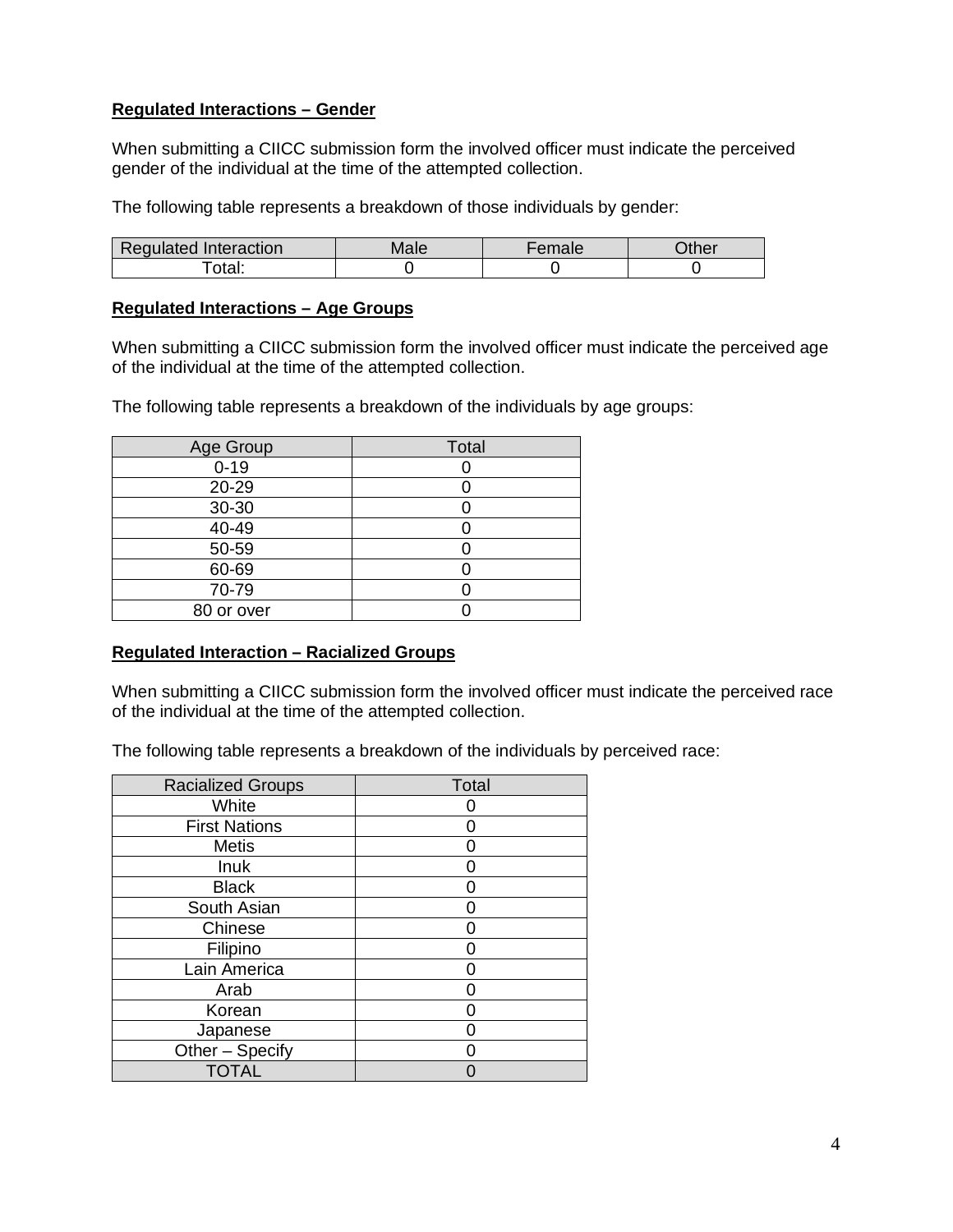## **Racialized Groups – Narrative**

There are no statistics to provide for 2021.

#### **Regulated Interaction – Submissions determined to be Non-Compliant Collections**

The *Regulation* requires that every CIICC submission is reviewed by a Regulated Interaction Verifier within 30 days of it being submitted. This process of verification is done to ensure that every aspect of the legislation has been properly applied. During this review, if the Regulated Interaction is found to be Non-Compliant with the legislation the information is secured from access as restricted information. There were zero (0) interactions to be verified.

#### **Regulated Interactions – Annual Audit Review**

The Regulation requires that at least once a year a detailed review of an appropriately sized sample of entries of identifying information included in the database to ensure compliancy to the legislation.

This complete review was conducted by our Internal Auditor with respect to submissions and compliancy and has been confirmed.

#### **Regulated Interactions – Access to Restricted CIICC Submissions**

The *Regulation* does permit in specific situations for the Chief of Police to grant permission to access restricted information. The legislation outlines the conditions that must be met in order to provide this review and are as follows:

- for the purpose of an ongoing police investigation;
- in connection with legal proceedings or anticipated legal proceedings;
- for the purpose of dealing with a complaint under Part V of the Act or for the purpose of an investigation or inquiry under clause 25 (1) (a) of the Act;
- in order to prepare the annual report described in subsection 14 (1) or the report required under section 15;
- for the purpose of complying with a legal requirement; or
- for the purpose of evaluating a police officer's performance.

There were no requests submitted in 2021 to access restricted information.

#### **Summary**

BPS will continue to review all CIICC Form submissions to ensure compliance with the duties of the *Regulation* and address any issues that are of concern. The review process and methods employed when dealing with CIICC submissions is in accordance with *Ontario Regulation 58/18*  of the *Police Services Act,* Barrie Police Services Board Policy and Barrie Police Service Procedure.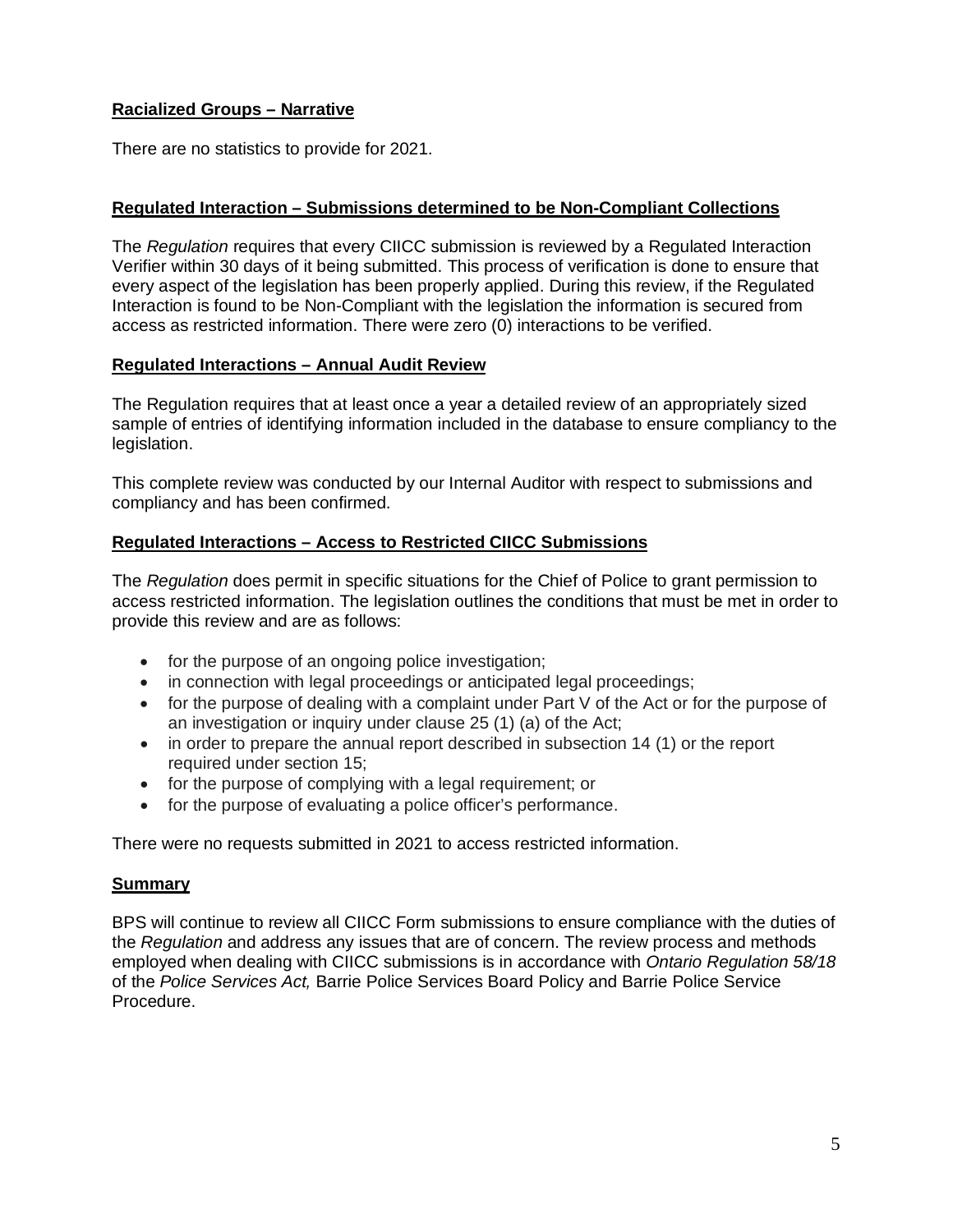## **Recommendation:**

The Board receive this report for information.

## **Prepared by:**

Sergeant Troy Higgins Risk Management

## **Approved by:**

Inspector Robert Burke Executive Services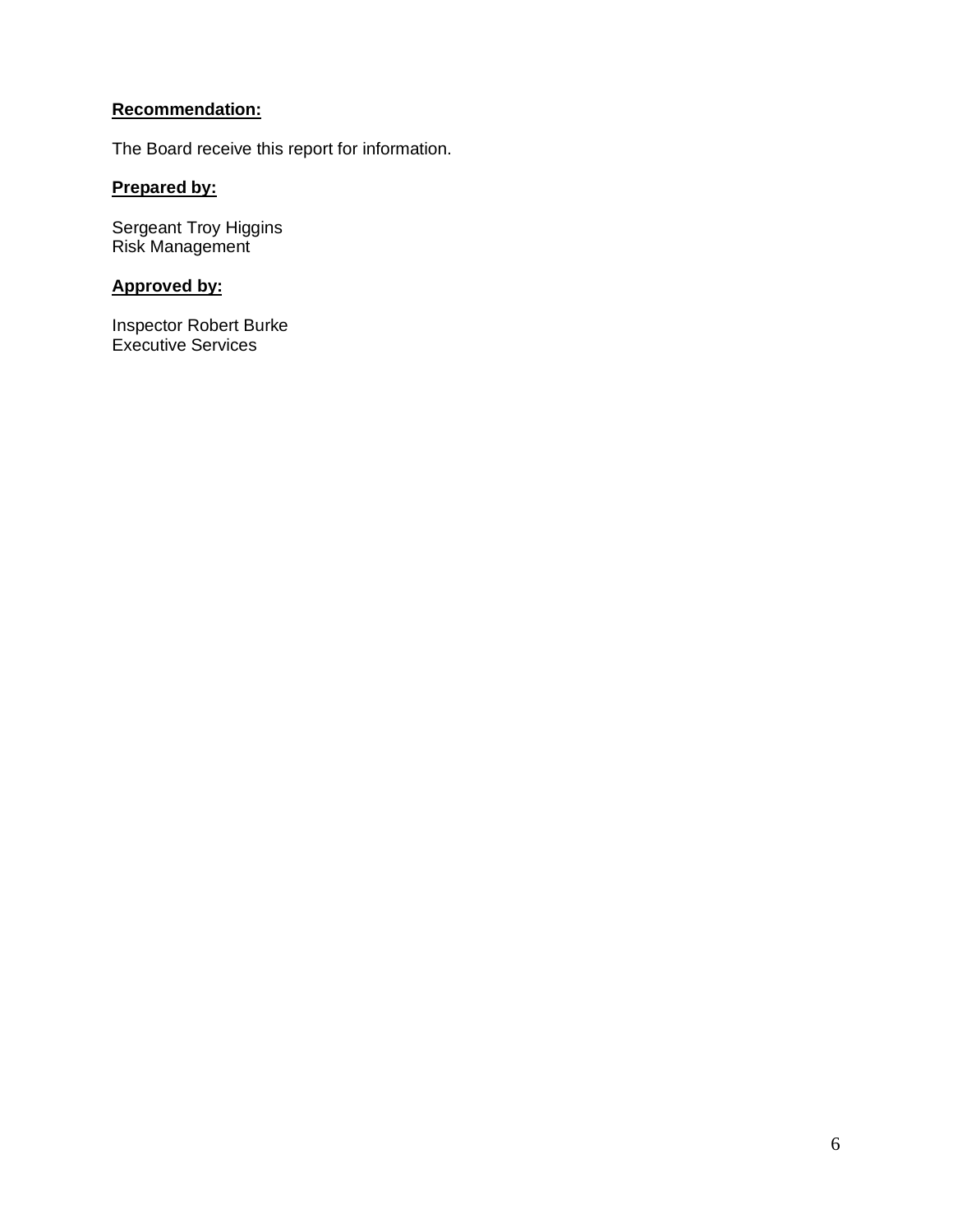

- **TO:** Barrie Police Services Board
- **FROM:** Chief Kimberley Greenwood

**DATE:** March 4, 2022

**SUBJECT:** Missing Persons Act Form 7 Annual Report

#### **Background**

On July 1, 2019, the *Missing Persons Act* and associated regulations came into force in Ontario.

The *Act* was created to assist police officers in responding to missing person occurrences by providing them with the ability, in certain circumstances to:

- Obtain a court order for a person or entity to produce records that would assist in locating a missing person
- Obtain a search warrant to allow entry onto a premise to locate a missing person, and
- Make an urgent demand for records without judicial authorization

The *Act* also sets out tests to obtain judicial authorization to access records and search premises and execute urgent demands for records.

#### **Requirements**

Under Section 8 of the *Act*, the Chief of Police is required to prepare an annual report and submit that report to the Police Services Board. The annual report is to contain the following:

- the total number of urgent demands made in that year and the number of missing persons investigations to which they related;
- a description of the types of records specified in the urgent demands made in that year; and
- any other prescribed information.

This report is to be submitted to the Police Services Board and once approved it is submitted to the Ministry and is to be made public.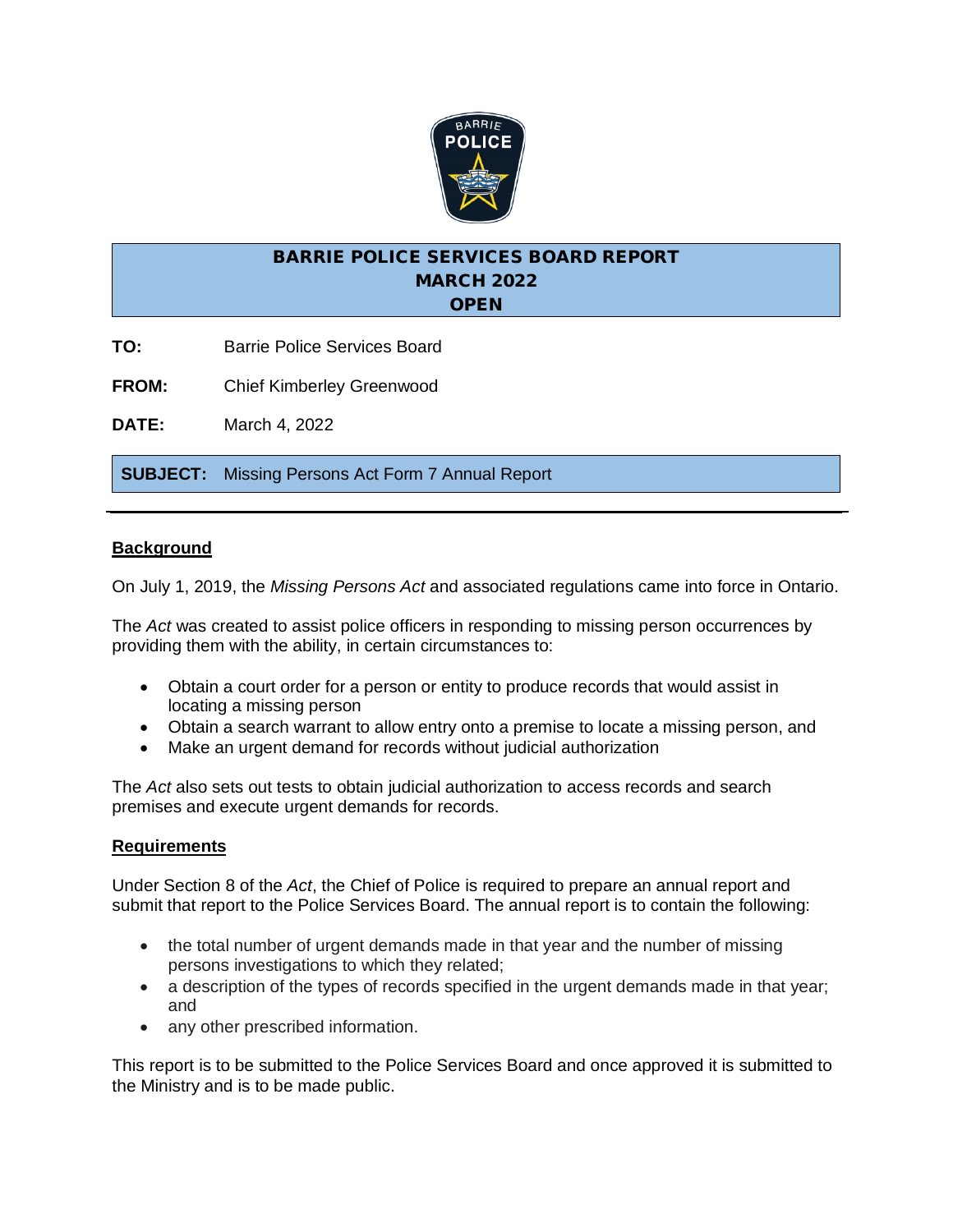The Ministry of the Solicitor General provides a Form 7 for police services to complete this report (please see attached).

#### **Barrie Police Service Reporting**

In 2021, the Barrie Police Service made three urgent demands under the authority of the *Missing Persons Act*. These urgent demands were made to three different agencies to obtain telecommunications records and banking information. These urgent demands were made in relation to three missing person investigations and in all three investigation the records obtained were critical to the safe and successful resolution of all three investigations.

#### **Recommendation**

The Barrie Police Services Board receive this report for information.

The Barrie Police Services Board approve the attached Form 7 report to be made public via the Barrie Police Services website.

#### **Prepared by**

Peter Dewsnap Inspector #2852 Investigative Services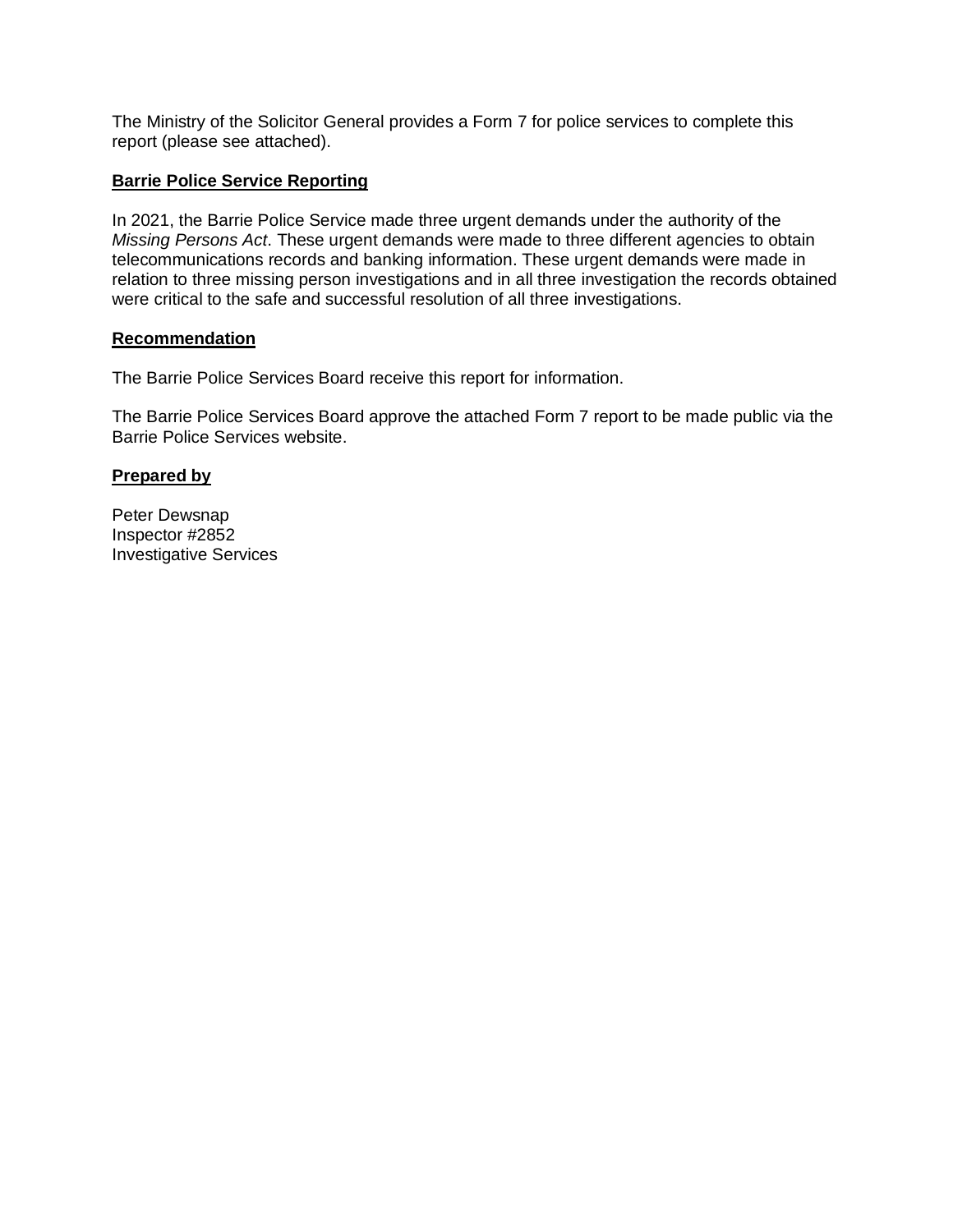

Ministry of the Solicitor General

#### **Annual Report Template** Form 7 Missing Person Act, 2018

In accordance with O.Reg.182/19 under the Missing Persons Act, 2018 the contents included in this report must be prepared by April 1 of each year, and made publicly available by June 1 of each year.

| <b>Data Collection</b>                                                                                                                                                         |                                                                                                                                                    |                                            |                                     |                                                                                                         |   |                                          |
|--------------------------------------------------------------------------------------------------------------------------------------------------------------------------------|----------------------------------------------------------------------------------------------------------------------------------------------------|--------------------------------------------|-------------------------------------|---------------------------------------------------------------------------------------------------------|---|------------------------------------------|
| Period of data collection                                                                                                                                                      |                                                                                                                                                    |                                            |                                     |                                                                                                         |   |                                          |
| Start Date (yyyy/mm/dd)<br>2021/01/01                                                                                                                                          |                                                                                                                                                    |                                            | End Date (yyyy/mm/dd)<br>2021/12/31 |                                                                                                         |   |                                          |
| Name of Police Force<br><b>Barrie Police Service</b>                                                                                                                           |                                                                                                                                                    |                                            |                                     |                                                                                                         |   |                                          |
|                                                                                                                                                                                | <b>Detachment Location (if applicable)</b>                                                                                                         |                                            |                                     |                                                                                                         |   |                                          |
| Unit Number                                                                                                                                                                    | <b>Street Number</b><br>110                                                                                                                        | <b>Street Name</b><br><b>Fairview Road</b> |                                     |                                                                                                         |   | PO Box                                   |
| City/Town<br>Barrie                                                                                                                                                            |                                                                                                                                                    |                                            |                                     | Province<br>Ontario                                                                                     |   | Postal Code<br><b>L4M8X8</b>             |
| 3                                                                                                                                                                              | Total Number of Urgent Demands made                                                                                                                |                                            |                                     | Number of Missing Persons Investigations in which a demand was made                                     |   |                                          |
|                                                                                                                                                                                | included in the urgent demands                                                                                                                     |                                            |                                     | Types of records specified in the urgent demands and total number of times that each type of record was |   |                                          |
|                                                                                                                                                                                | Records                                                                                                                                            |                                            |                                     | <b>Description</b>                                                                                      |   | <b>Total number of times</b><br>demanded |
| identifying information                                                                                                                                                        | Records containing contact information or other                                                                                                    |                                            |                                     |                                                                                                         |   |                                          |
| visual representation                                                                                                                                                          | Photos, videos, or other records containing                                                                                                        |                                            |                                     |                                                                                                         |   |                                          |
| Records of telecommunications or records that<br>contain other electronic communications<br>information, including information about signals<br>related to a person's location |                                                                                                                                                    |                                            |                                     | request for text messages from<br>telecommunications company                                            | 1 |                                          |
| Records of employment information                                                                                                                                              |                                                                                                                                                    |                                            |                                     |                                                                                                         |   |                                          |
| Protection Act. 2004                                                                                                                                                           | Records of personal health information within<br>the meaning of the Personal Health Information                                                    |                                            |                                     |                                                                                                         |   |                                          |
|                                                                                                                                                                                | Records related to services received from a<br>service provider as defined in subsection 2(1) of<br>the Child, Youth and Family Services Act, 2017 |                                            |                                     |                                                                                                         |   |                                          |
| educational institution                                                                                                                                                        | Records that related to a student of an                                                                                                            |                                            |                                     |                                                                                                         |   |                                          |
| information                                                                                                                                                                    | Records containing travel and accommodation                                                                                                        |                                            |                                     |                                                                                                         |   |                                          |
| 0267E (2019/06)                                                                                                                                                                | C Queen's Printer for Ontario, 2019                                                                                                                |                                            |                                     | Disponible en français                                                                                  |   | Page 1 of 2                              |